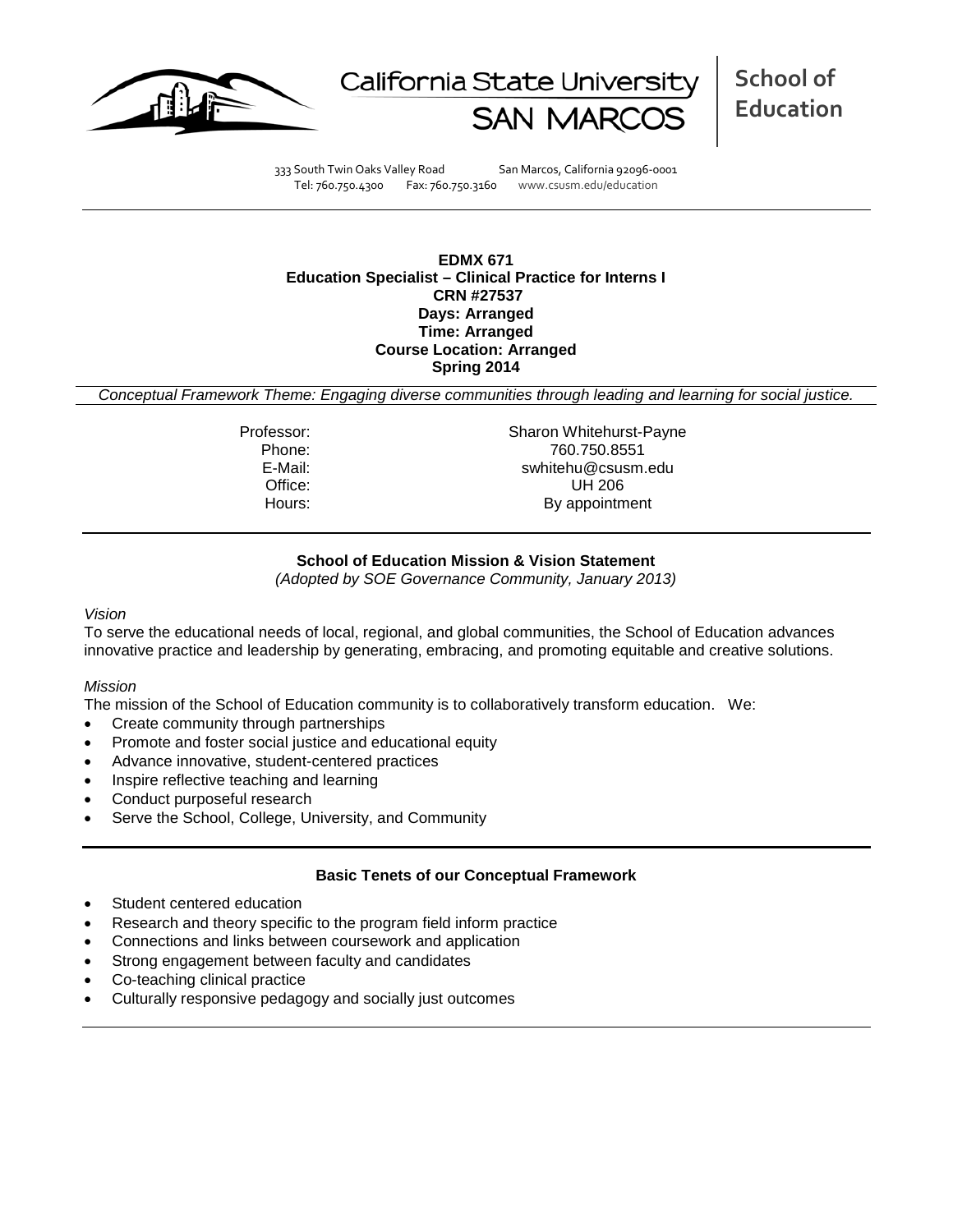# **Table of Contents**

| III.                                                                                                      |  |
|-----------------------------------------------------------------------------------------------------------|--|
|                                                                                                           |  |
|                                                                                                           |  |
|                                                                                                           |  |
|                                                                                                           |  |
|                                                                                                           |  |
| Preliminary Education Specialist Documentation of Analysis of Functional Behavior Assessment and Positive |  |
|                                                                                                           |  |
|                                                                                                           |  |
|                                                                                                           |  |
|                                                                                                           |  |
|                                                                                                           |  |
|                                                                                                           |  |
|                                                                                                           |  |
|                                                                                                           |  |
|                                                                                                           |  |
|                                                                                                           |  |
|                                                                                                           |  |
|                                                                                                           |  |
|                                                                                                           |  |
|                                                                                                           |  |
|                                                                                                           |  |
|                                                                                                           |  |
|                                                                                                           |  |
|                                                                                                           |  |

### <span id="page-1-0"></span>**I. COURSE DESCRIPTION**

Intern teaching in a special education setting in selected K-12 schools under the supervision of a credential special education teacher and university supervisor. Includes participation in student teaching seminars. *This course is aligned with California's SB 2042 Standards. May not be taken for credit by students who have received credit for EDMX 572. Graded Credit/No Credit.*

# <span id="page-1-1"></span>**II. CLINICAL PRACTICE STUDENT LEARNING OUTCOMES**

### **Students will, while employed as an Education Specialist intern:**

- assess and instruct students of various ages (Kindergarten to 22 years of age) and cultural/linguistic backgrounds with mild/moderate disabilities including students eligible under the federal disability categories of autism spectrum disorder, specific learning disabilities, mild to moderate mental retardation, serious emotional disturbance, and other health impairments (e.g., attention deficit disorder).
- demonstrate successful performance of the Mild/Moderate Education Specialist Teaching Performance Expectations as assessed using the *Cal State San Marcos Mild/Moderate Teaching Performance Expectations Clinical Practice Assessment* and/or the *Cal State San Marcos Clinical Practice Assessment Moderate/Severe Teaching Performance Expectations Clinical Practice Assessment* observation form.

### **Student learning outcome assessment methods:**

Observations by university supervisor of clinical performance objectives and the 2010 California Commission on Teacher Credentialing (CCTC) Education Specialist Program Standards and Education Specialist Teaching Performance Expectations (ES TPEs).

Observations by the school-based cooperating teacher of clinical performance objectives and the CCTC Mild/Moderate ES TPEs.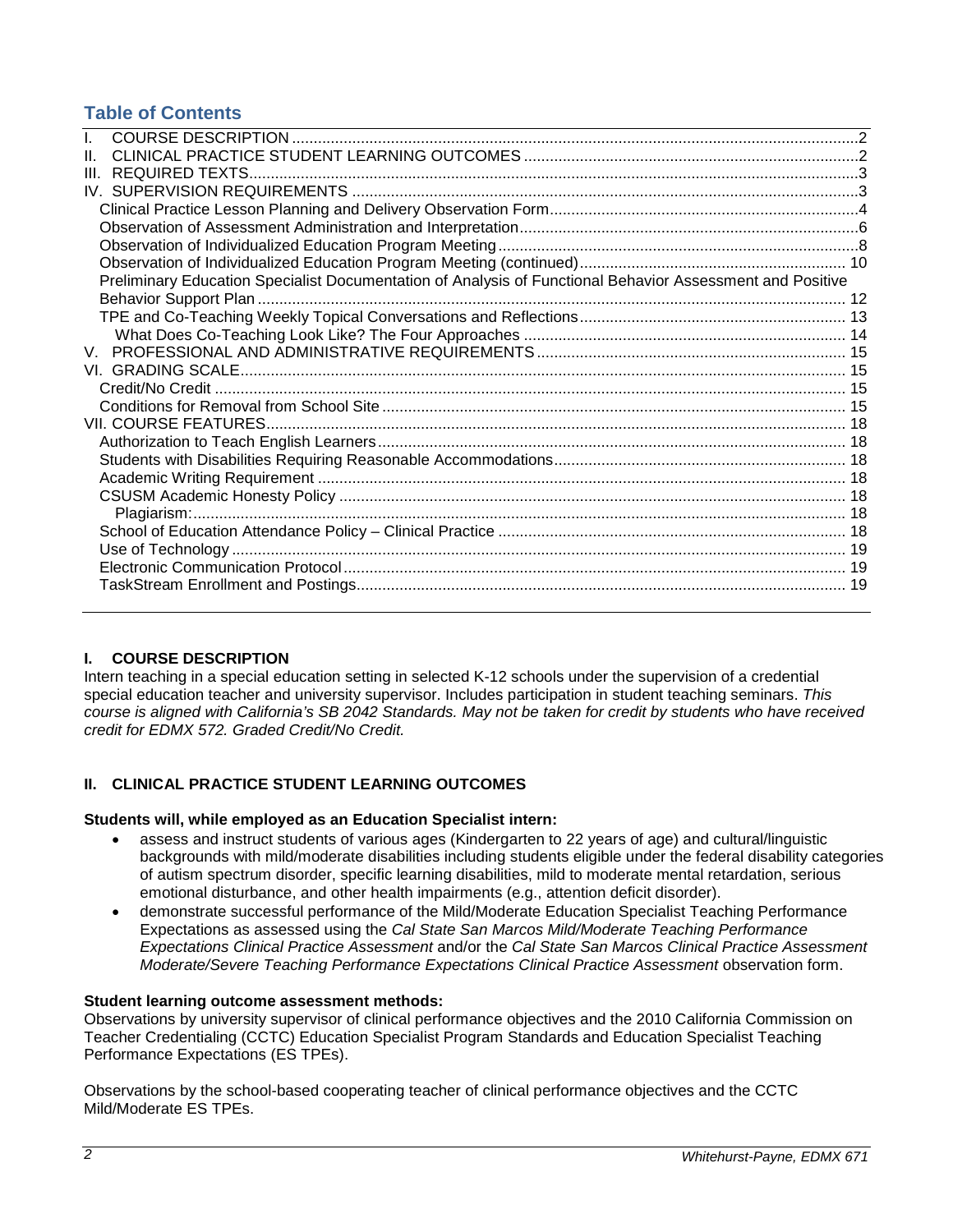Completion of an Individualized Transition Development Plan (ITDP) summarizing strengths and needs for continued professional growth regarding the ES TPES. The ITDP is developed with input from the candidate's university supervisor and cooperating teacher and is approved and signed by the candidate, the candidate's university supervisor, and the Education Specialist credential program coordinator or designee.

# <span id="page-2-0"></span>**III. REQUIRED TEXTS**

Because this is a supervised clinical experience, the materials for this class include the Cal State San Marcos Teaching Performance Expectations Clinical Practice Assessment observation form.

# <span id="page-2-1"></span>**IV. SUPERVISION REQUIREMENTS**

- 1. Each candidate in this clinical practice meets with a university clinical practice supervisor at least five times (inclusive of exit interview) to discuss clinical experiences in order expand the candidate's knowledge of various assessment and intervention techniques and to practice leading an Individual Educational Program plan meetings.
- 2. Each candidate engages in a minimum of 50 days (10 weeks) of supervised clinical practicum hours in one or more school setting in which students with mild and moderate disabilities are being educated and engagement in an observation of a community-based leisure time.
- 3. Each candidate is observed and provides documentation of the clinical experiences described in the TPEs through notations on the Cal State San Marcos Teaching Performance Expectations Clinical Practice Assessment observation form.
- 4. Each candidate produces a directed clinical practice portfolio that includes samples of assessments, lessons, IEP meeting participation, and other educational experiences supporting students with mild and moderate disabilities.
- 5. Each candidate is observed by the University Supervisor a) delivering formal lessons (at least 3), b) conducting a formal assessment, and c) conducting an IEP meeting. The candidate also designs/analyzes a PBS plan and explains involvement in its delivering. (See these supervisor observation forms on pages  $3 - 8$  of this syllabus.)
- 6. Each candidate produces an Individualized Transition Development Plan that summarizes strengths and areas of need for continued professional growth and that is signed by the candidate, the candidate's university supervisor, and the Education Specialist credential program coordinator or designee. This document is delivered to and assessed by the instructor of the EDMX 575 Education Specialist - Transition Development Plan Seminar.

### **SUPERVISOR OBSERVATION FORMS (On pages 4 – 12)**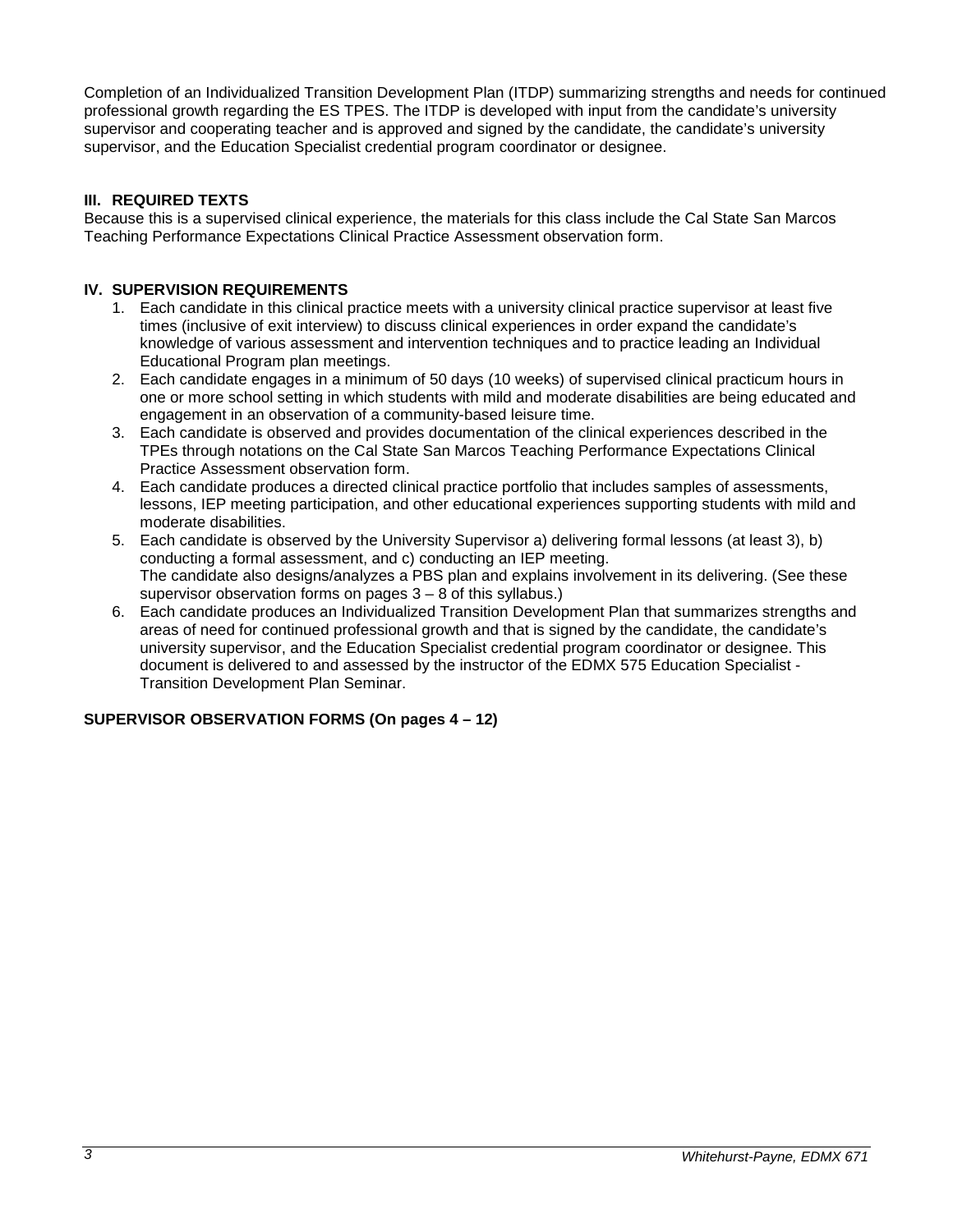<span id="page-3-0"></span>

| California State University<br><b>SAN MARCOS</b>                                                                                                                                                                                                               | <b>Preliminary Education Specialist</b><br><b>Clinical Practice Lesson Planning and Delivery Observation Form</b>                                                                                                                                                                                                                                                       |                                                                                                                 |  |
|----------------------------------------------------------------------------------------------------------------------------------------------------------------------------------------------------------------------------------------------------------------|-------------------------------------------------------------------------------------------------------------------------------------------------------------------------------------------------------------------------------------------------------------------------------------------------------------------------------------------------------------------------|-----------------------------------------------------------------------------------------------------------------|--|
| <b>Teacher Candidate:</b>                                                                                                                                                                                                                                      |                                                                                                                                                                                                                                                                                                                                                                         | Date:                                                                                                           |  |
| <b>School Site:</b>                                                                                                                                                                                                                                            |                                                                                                                                                                                                                                                                                                                                                                         | Setting:                                                                                                        |  |
| Supervisor:                                                                                                                                                                                                                                                    |                                                                                                                                                                                                                                                                                                                                                                         |                                                                                                                 |  |
| <b>TPEs Observed:</b><br>Instruction of S w/IEPs - TPE 1<br>Monitor during instruction - TPE 2<br>Interpret & use assessment - TPE 3<br>Making content accessible - TPE 4<br>Student engagement - TPE 5<br>Aware and responsive to students needs<br>Comments: | __Develop appropriate teaching - TPE 6<br>Differentiation for ELs - TPE 7<br>__Learning about students - TPE 8<br>Instructional planning - TPE 9<br>Instructional time - TPE 10<br>TPE 5, 10 & 11: Rapport and Room Environment: (Check observed, add others as seen)<br>Courteous, positive, active learning ___Clearly stated expectations ___Respectful interactions | Social environment - TPE 11<br>Prof, legal, ethical obligations-TPE 12<br>Reflective teaching & growth - TPE 13 |  |

**TPE 1, 4, 8, 9, & 10: Instructional Planning:** (Check observed, add others as seen) \_\_\_Works as a collaborative team member to plan instruction \_\_\_Lessons are based upon Common Core and/or other standards/frameworks \_\_\_Instruction based upon assessed knowledge of student(s)

**Comments:**

**TPE 1, 4, 5, 6, 7 & 10: Lesson Presentation/Implementation of Support:** (Check observed, add others as seen)

\_\_\_Uses universal strategies that are effective with a wide range of students \_\_\_Provides individualized accommodations, modifications, and supports \_\_\_Effective use of instructional time

\_\_\_Instruction/feedback/support is clear and consistent \_\_\_Materials are organized and used effectively **Comments:**

**TPE 1, 6, 9, & 11: Student Motivation and Behavioral Support:** (Check observed, add others as seen) \_\_\_Implements student's positive behavior support/intervention plan \_\_\_Motivates students by connecting to their interests \_\_\_Encourages involvement and excellence \_\_\_Provides feedback to student \_\_\_Uses reinforcement and other positive strategies \_\_\_Collects and analyses data related to positive behavior support/intervention plan **Comments:**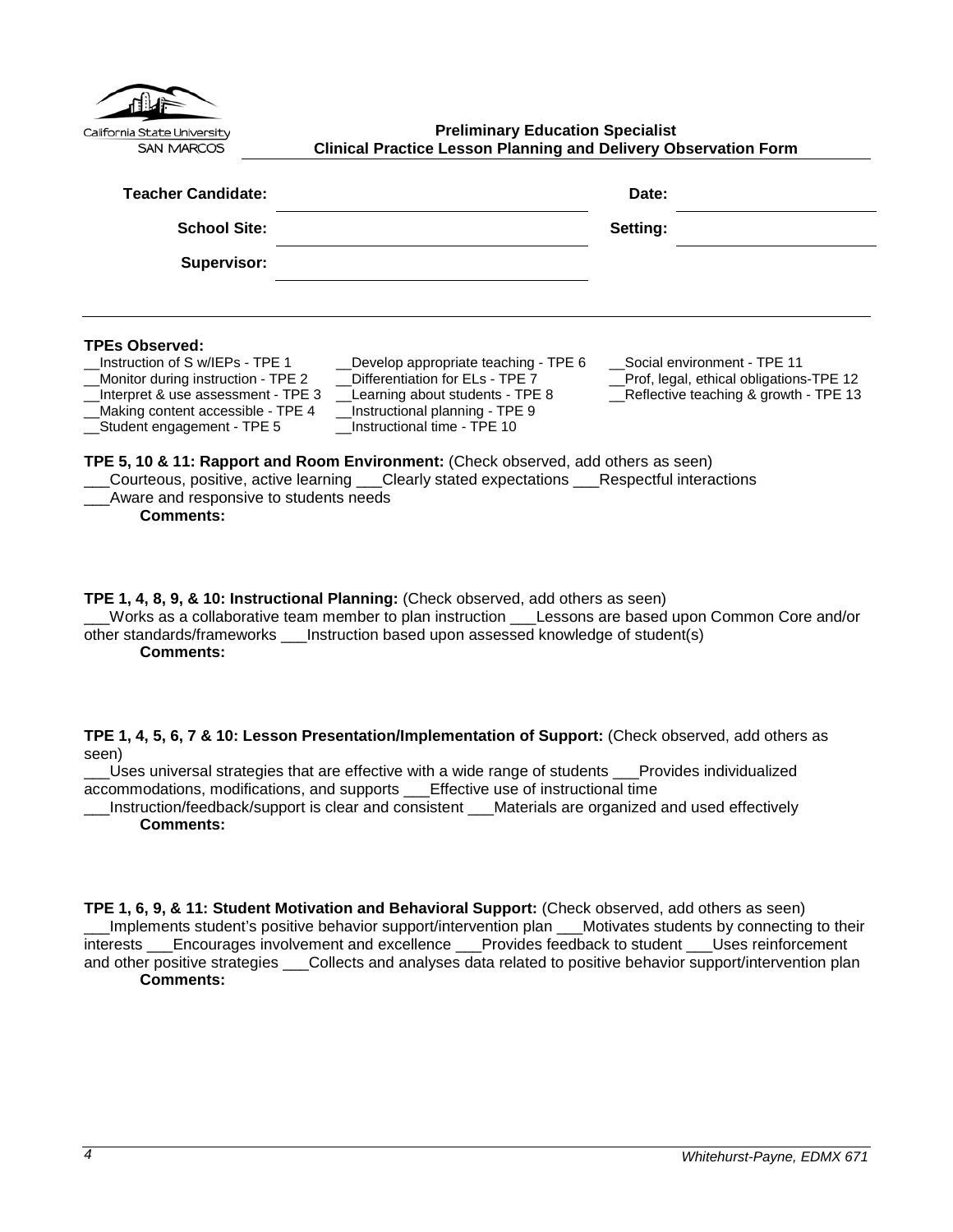| TPE 2 & 3: Assessment and Progress Monitoring: (Check observed, add others as seen)<br>Uses formal and informal assessments appropriately ___Consideration of appropriateness for diverse<br>population ___Utilizes formative and summative assessments ___Collects and analyzes ongoing data<br><b>Comments:</b>                                                                                                                       |       |
|-----------------------------------------------------------------------------------------------------------------------------------------------------------------------------------------------------------------------------------------------------------------------------------------------------------------------------------------------------------------------------------------------------------------------------------------|-------|
| TPE 4 & 5: Cognitive Outcome: (Check observed, add others as seen)<br>Encourages and models critical thinking and problem-solving skills ___Fosters analysis and synthesis<br><b>Comments:</b>                                                                                                                                                                                                                                          |       |
| TPE 4, 5, 6, 11: Affective Outcome: (Check observed, add others as seen)<br>Encourages collaborative and independent learning ___Promotes community, self-esteem, and cooperation<br>_Provides meaningful and relevant curriculum<br><b>Comments:</b>                                                                                                                                                                                   |       |
| TPE 1, 7, 8: Effective Outcome: (Check those observed, add others as seen)<br>__Respectfully teaches and communicates with students from diverse populations<br>Demonstrates understanding, appreciation, sensitivity for cultural heritage and community values<br>Plans lessons that encourage respect for human diversity<br><b>Comments:</b>                                                                                        |       |
| TPEs 12 and 13: Professional Behavior: (Check those observed, add others as seen)<br>Effective communication with families, administrators, paraeducators, supervisors and colleagues<br>Respects issues of confidentiality ___Reflective practitioner ___Able and willing to accept constructive critical<br>feedback ___Actively participates in school community ___Seeks professional development opportunities<br><b>Comments:</b> |       |
| <b>Other Supervisor Observations and Remarks:</b>                                                                                                                                                                                                                                                                                                                                                                                       |       |
| <b>Teacher Candidate Goal/Focus for next observation:</b>                                                                                                                                                                                                                                                                                                                                                                               |       |
| <b>Teacher Candidate</b><br>Signature:                                                                                                                                                                                                                                                                                                                                                                                                  | Date: |
| <b>University Supervisor</b><br>Signature:                                                                                                                                                                                                                                                                                                                                                                                              | Date: |
| <u>and the state of the state of the state of the state of the state of the state of the state of the state of th</u><br><b>Date/Time Next</b><br><b>Observation:</b>                                                                                                                                                                                                                                                                   |       |
|                                                                                                                                                                                                                                                                                                                                                                                                                                         |       |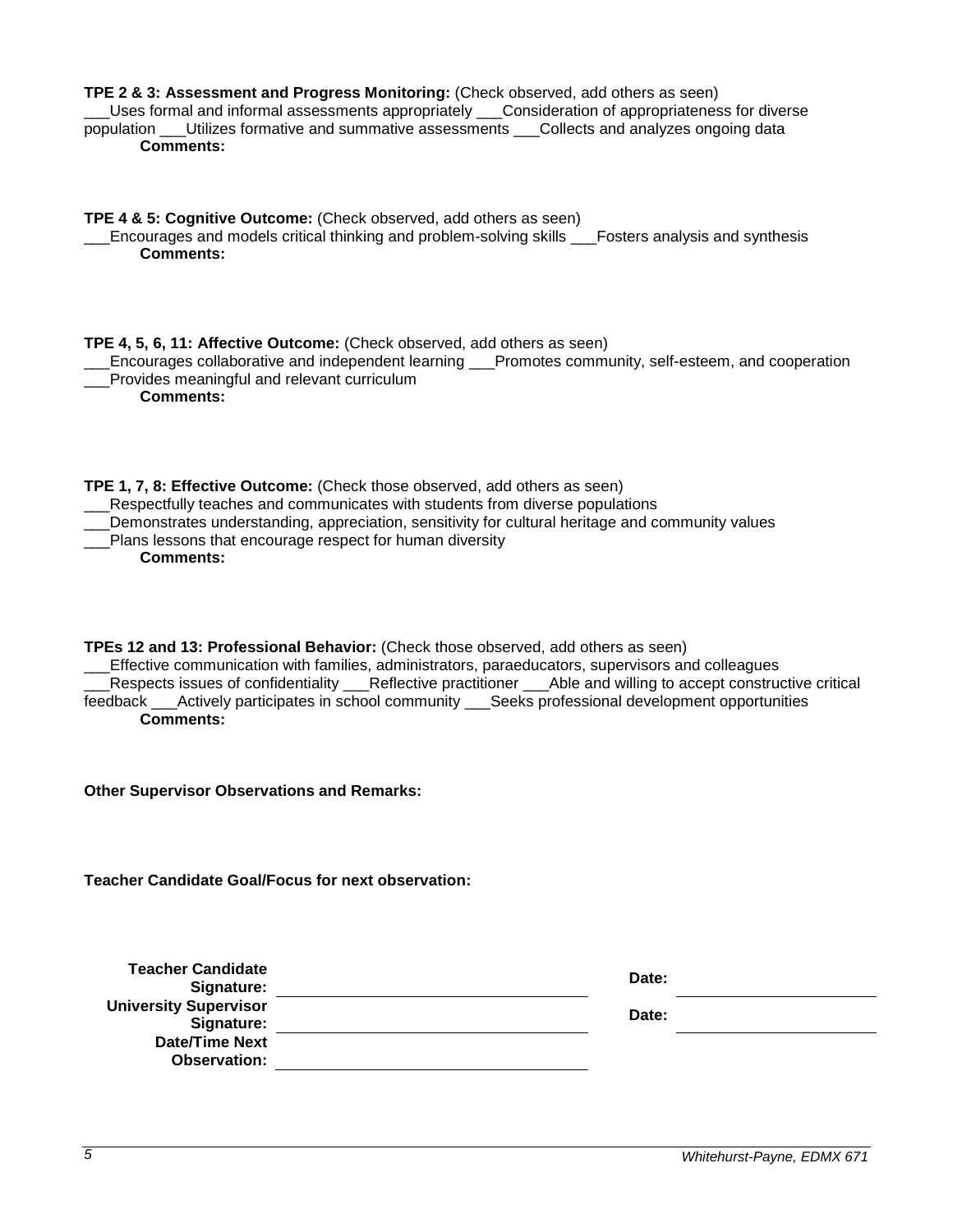

<span id="page-5-0"></span>**Education Specialist Credential Candidate Observation of Assessment Administration and Interpretation**

| <b>Teacher Candidate:</b> | Date/Time:      |  |
|---------------------------|-----------------|--|
| <b>School Site:</b>       | Grade<br>Level: |  |
| Supervisor:               |                 |  |

Type of Instrument: (e.g. Woodcock-Johnson III, WIAT, Brigance etc.)

Content/Level: (Math, Reading Comprehension, other)

\_\_\_Initial/Annual/Triennial/Transition/Other

Purpose of Assessment: (screening, identification, progress monitoring, etc.):

Setting of Assessment: (Describe where administered, physical room conducive for test environment)

### **Observation of Assessment Administration Skills:**

Materials/Tools Present for Assessment:  $\Box$  Test Timer  $\Box$  Paper  $\Box$  Pencil  $\Box$  Other items

Time: (Begin – End)

Critical teaching behaviors observed during administration of assessment:  $\Box$  Explanation of test components  $\Box$ Divide test into sections  $\Box$  Inform student of next question  $\Box$  Visual/noise/activity distractions minimized

Professional/Affective Demeanor with student:  $\Box$ Places student at ease  $\Box$  Describes the structure of test  $\Box$  Engage in observation of student during assessment  $\Box$ Monitored breaks as needed  $\Box$  Provides timeframe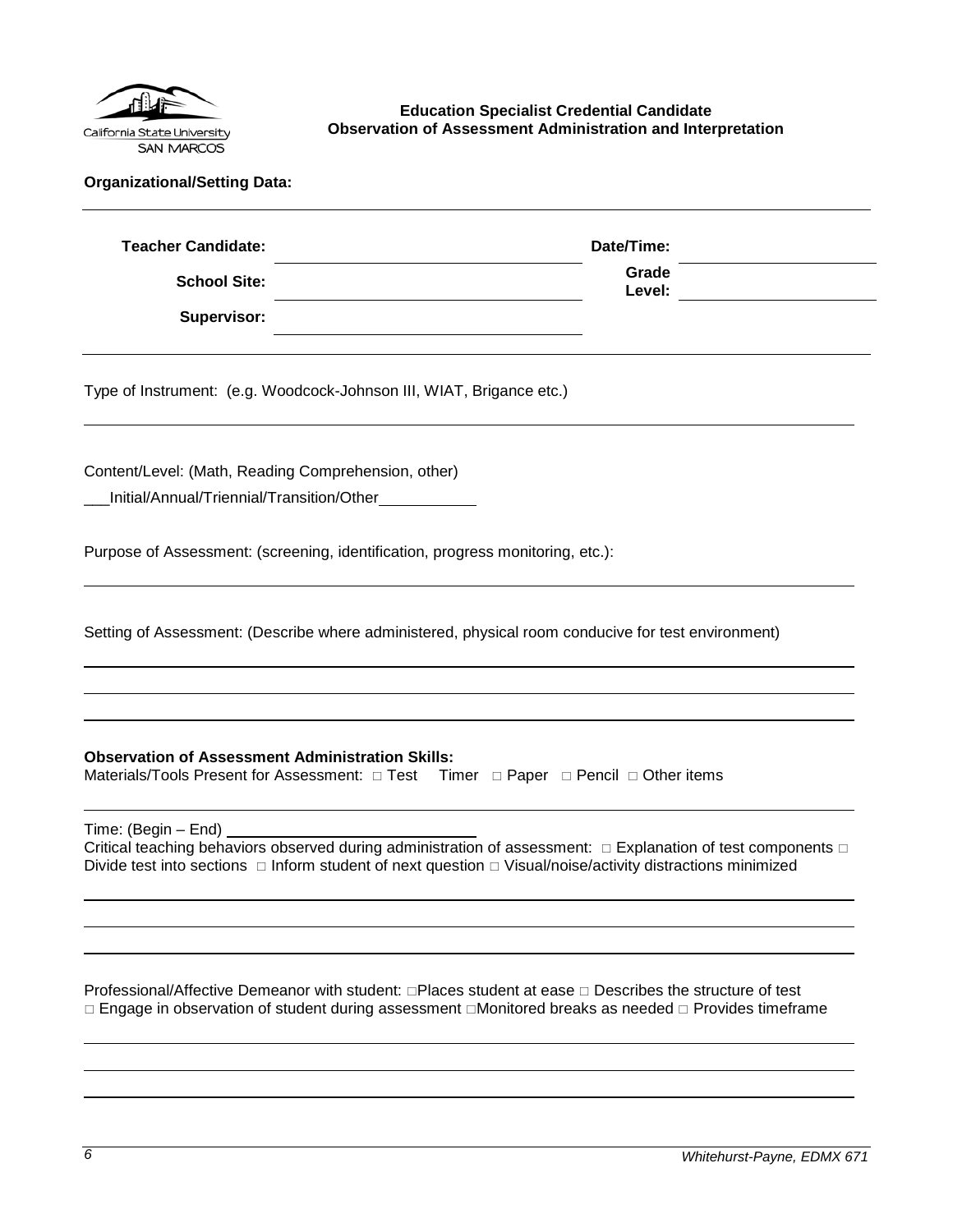### **Interpretation of Assessment Skills:**

Scoring/Compilation of data: Understands measurement components Gores w/o bias DPlots scores correctly

|                                                                                                                                                                                       | Written Analysis of Results: □Accurate, complete, objective language used □Avoids jargon □Includes strengths    |
|---------------------------------------------------------------------------------------------------------------------------------------------------------------------------------------|-----------------------------------------------------------------------------------------------------------------|
| Synthesizing data from this test with other assessment(s) elements into to written report for IEP form:<br>• Sensitive to legal aspects • Includes possible limitations of assessment | • Accuracy of all findings • Includes ELL when indicated • Thoughtful interpretation • Follows logical sequence |
| <b>Reflection and Skill Refinement Recommendations:</b><br>Potential Goals for candidate:                                                                                             |                                                                                                                 |
| <b>Additional Supervisor Remarks:</b>                                                                                                                                                 |                                                                                                                 |
| <b>Review/Debrief Meeting Verification Signatures:</b><br><b>Teacher Candidate</b><br>Signature:<br><b>University Supervisor</b>                                                      | Date:                                                                                                           |
| Signature:                                                                                                                                                                            | Date:                                                                                                           |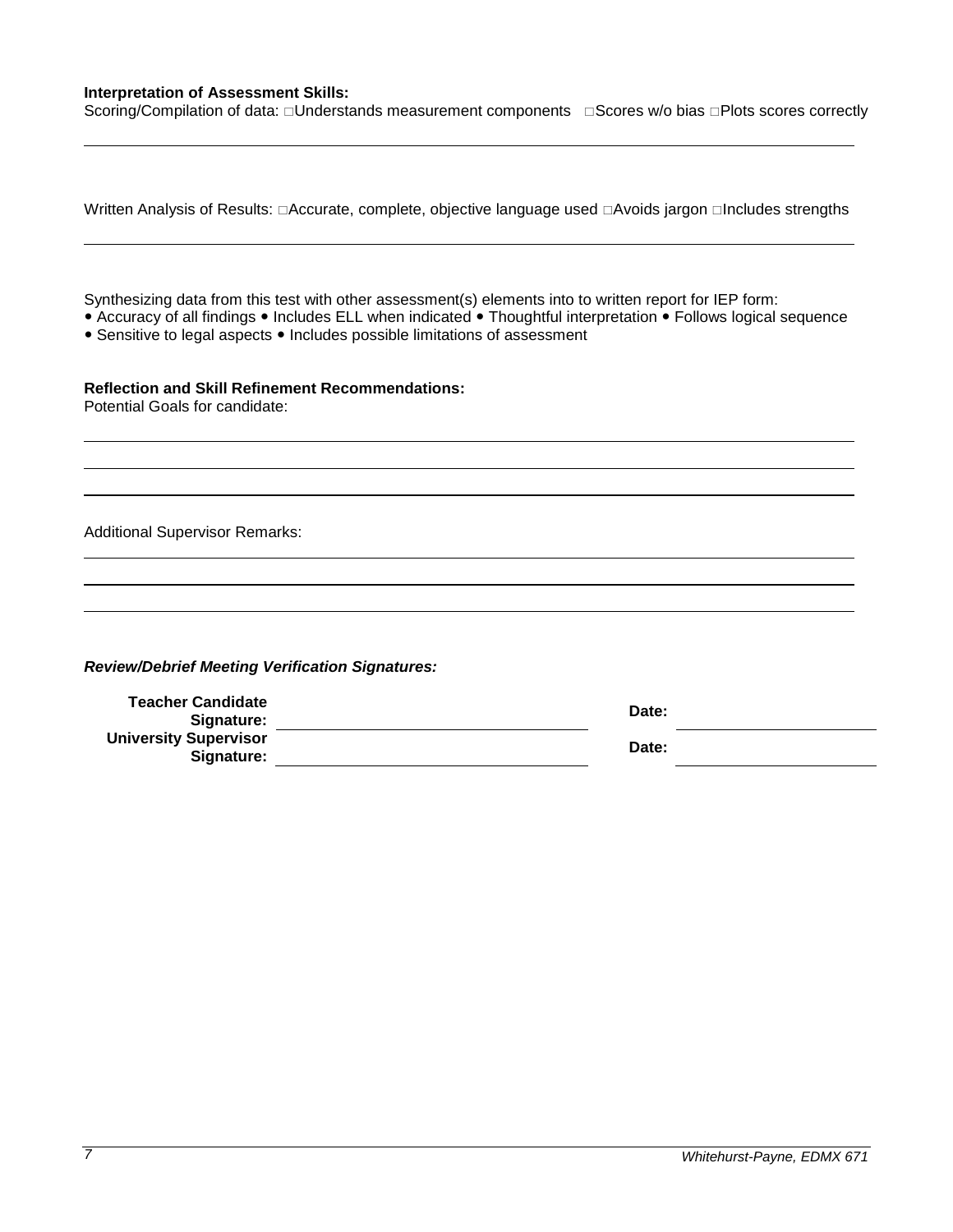

### <span id="page-7-0"></span>**Education Specialist Credential Candidate Observation of Individualized Education Program Meeting**

**Observation Setting Data:** 

| <b>Teacher Candidate:</b><br><b>Name/Position:</b>                     | <b>School Name:</b><br><b>Observer</b> |                                                                                                                      |                  | Date/Time<br>of Mtg.:<br>District: |
|------------------------------------------------------------------------|----------------------------------------|----------------------------------------------------------------------------------------------------------------------|------------------|------------------------------------|
| Type of meeting:                                                       | $\square$ Initial                      | $\Box$ Annual                                                                                                        | $\Box$ Triennial |                                    |
| IEP Team Attendees (List names / positions of each):<br>$\blacksquare$ |                                        | <u> 1980 - Jan Samuel Barbara, martin din shekara ta 1980 - An tsara tsara tsara tsara tsara tsara tsara tsara t</u> |                  |                                    |
| п                                                                      |                                        |                                                                                                                      |                  |                                    |
| п                                                                      |                                        |                                                                                                                      |                  |                                    |
|                                                                        |                                        |                                                                                                                      |                  |                                    |

### **Introduction & Agenda Details Observed (as handled by candidate):**

• Introductions of all and description of purpose of meeting described • Copy of Agenda provided to all • Time parameters reviewed • Procedural Safeguards discussed • Copy of assessment results available for parent(s) • Reviewed page 1 w/parent(s) /teachers for accurate information • Used jargon-free language throughout • Maintained eye contact w all members of IEP team • Interpreter seated at next to parent(s) to translate as needed

Observations/Recommendations:

- . .
- **Meeting Component Delivery Observations (as handled by candidate):**

Assessment Review . Present levels of performance reviewed and interpreted w/o jargon. • Assessments described and interpreted for understanding by all • Questions regarding assessment process encouraged/answered

Comments/Recommendations:

- :
- .

.

: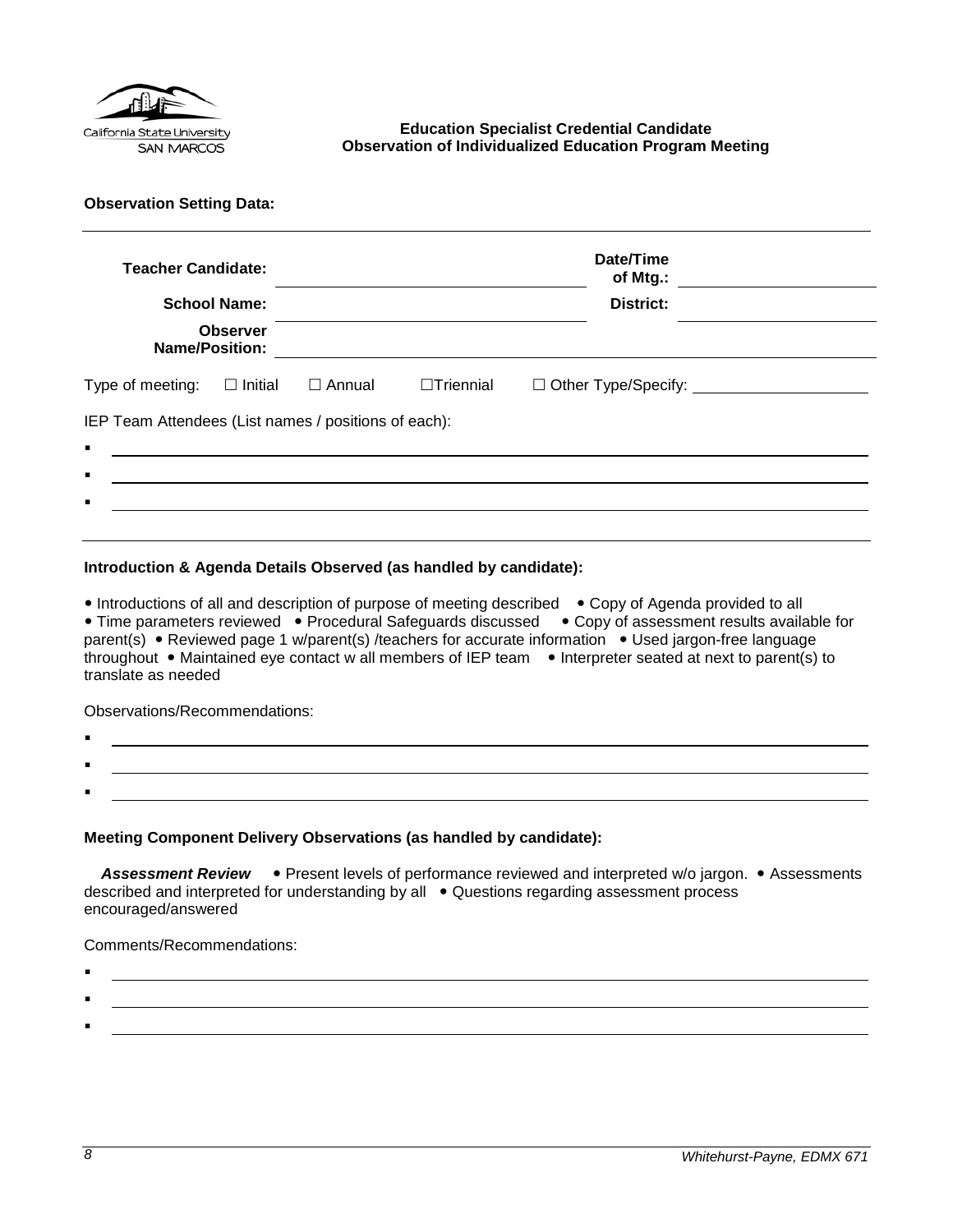**Recommendations Developed by Team •** Description of Supplementary aids and services as needed • Measurable annual goals established and agreed upon by all present. • Benchmarks and/or progress monitoring methods established • Student inclusion discussed in areas of • general education inclusion • extracurricular activities • non-academic activity recommendations

Comments/Recommendations:

- $\blacksquare$
- $\blacksquare$
- :

**Service Delivery Model & Placement •** Assessment accommodations provided/described if needed • Supplemental Aids/assistive technology described/provided if needed • Other supplemental services described as needed • Group decision regarding placement • Clear descriptions of services provided in specific placement options • All information in IEP accurately explained • Checked for parental understanding throughout meeting • Parent(s) part of IEP Team discussion, not spectator(s)

Comments/Recommendations:

.

:

# .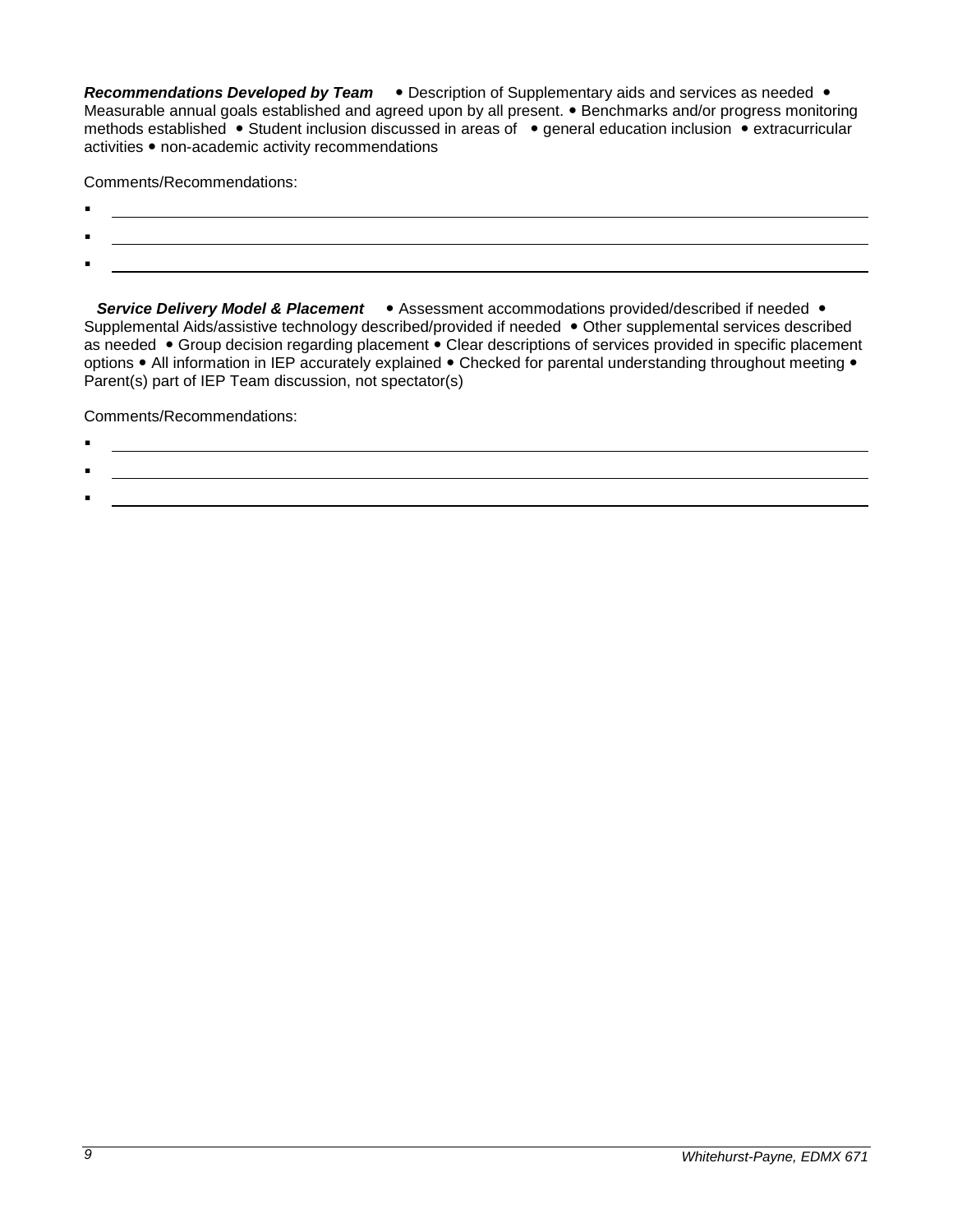

<span id="page-9-0"></span>**Next Steps & Closing Signatures** . Description of timeline for service delivery to begin; where and how managed • Team Meeting Notes read back to parent(s) prior to obtaining signatures • Offer of FAPE included and documented in Team Meeting Notes page . All signatures obtained at close of meeting . Parent(s) provided copy of IEP documents at close of meeting (not next day)

Comments/Recommendations:

- $\blacksquare$
- .
- :

### **Overall IEP Team Meeting Administration & Management Observations:**

*Facilitation of meeting* • confidence level • knowledge of material • professional demeanor • sensitivity to confidential concerns • Handled ethical points of concern appropriately • Placed IEP team members at ease

Comments/Recommendations:

 $\blacksquare$ : .

Candidate strengths/competencies demonstrated during meeting:

 $\blacksquare$ : <u> 1989 - Johann Stoff, Amerikaansk politiker († 1908)</u> :

Cooperating Teacher or other IEP Team Professional Observations/Comments:

. :

### **Verification of IEP Competency Signatures:**

| <b>Credential Candidate/Print Name</b> | Credential Candidate Signature       | Date |
|----------------------------------------|--------------------------------------|------|
| <b>Cooperating Teacher/Print Name</b>  | <b>Cooperating Teacher Signature</b> | Date |
| University Supervisor/Print Name       | University Supervisor Signature      | Date |

: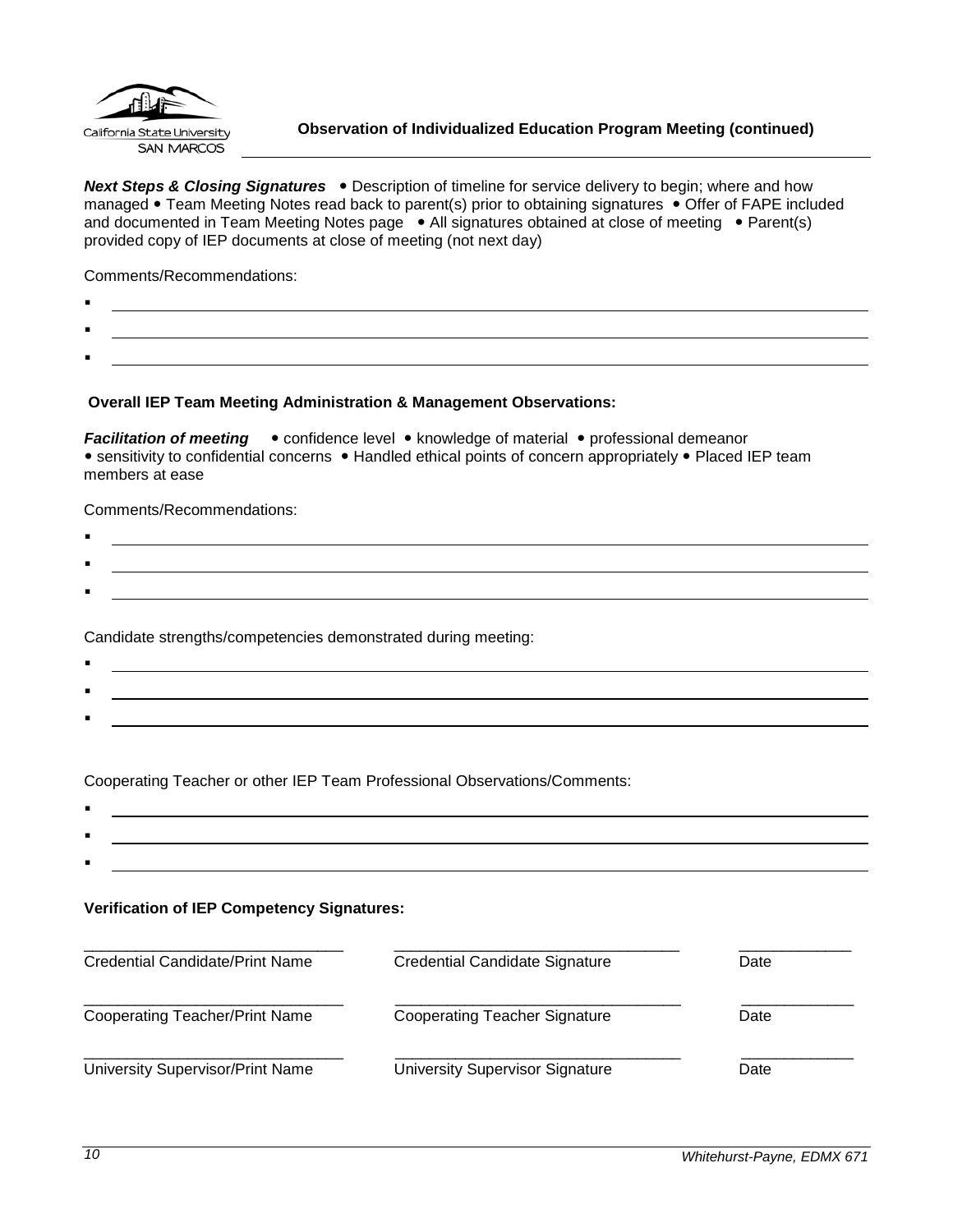| *Next Observation of IEP Meeting as required by School or Supervisor: Date_________ Time_______                                        |  |
|----------------------------------------------------------------------------------------------------------------------------------------|--|
| Specific administration and delivery steps and competencies to be addressed:                                                           |  |
| ٠                                                                                                                                      |  |
| $\blacksquare$<br><u> 1989 - Andrea Santa Alemania, amerikana amerikana amerikana amerikana amerikana amerikana amerikana amerikan</u> |  |
| $\blacksquare$<br>and the control of the control of the control of the control of the control of the control of the control of the     |  |
| $\blacksquare$                                                                                                                         |  |
| ٠<br><u> Alexandria de la contrada de la contrada de la contrada de la contrada de la contrada de la contrada de la c</u>              |  |
| <u> 1980 - Johann Barbara, martxa amerikan personal (h. 1980).</u><br>п                                                                |  |
| $\blacksquare$                                                                                                                         |  |
| п                                                                                                                                      |  |

 $\blacksquare$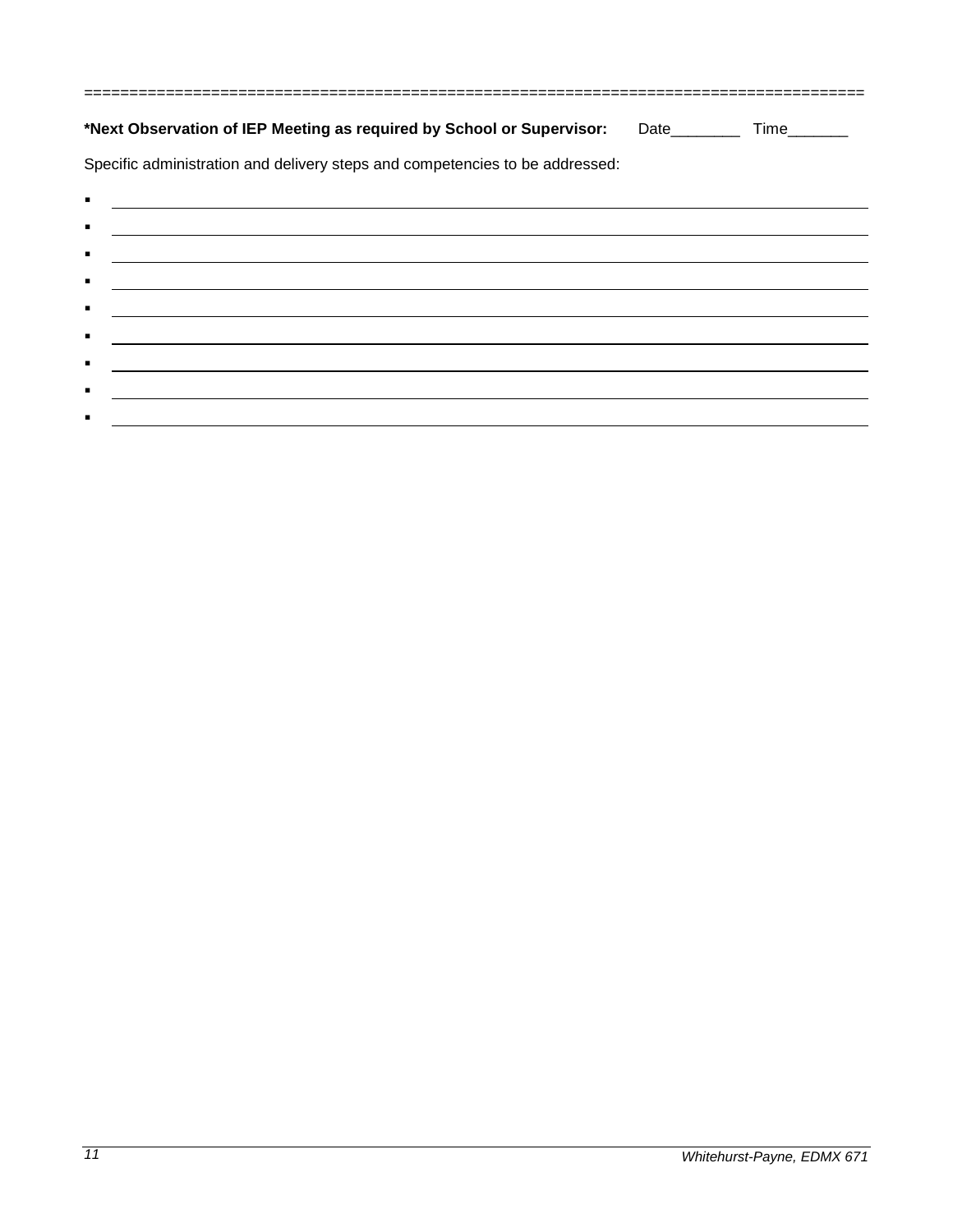

<span id="page-11-0"></span>**Preliminary Education Specialist Clinical Practice Assessment of Functional Behavior Assessment and Positive Behavior Support Plan**

| <b>Teacher Candidate:</b>   | Date:              |  |
|-----------------------------|--------------------|--|
| <b>School Site:</b>         | Setting:           |  |
| <b>Cooperating Teacher:</b> | <b>Supervisor:</b> |  |
|                             |                    |  |

#### **Does the FBA/PBSP have these features?**

#### **PART I - GENERAL STUDENT AND TEAM INFORMATION**

- 1. Student Information Identified
- 2. \_\_\_\_ Behavior of Concern (Briefly Stated)
- 3. \_\_\_\_ Reasons for Developing Behavior Support Plan Identified
- 4. \_\_\_\_ "Global" Contextual Background Information is Complete
- 5. \_\_\_\_ Assessment Techniques and Methods Use to Examine and Analyze Behavior are Determined

#### **PART II - FUNCTIONAL BEHAVIORAL ASSESSMENT**

- 6. \_\_\_\_ Setting Events/Antecedents are Identified
- 7. \_\_\_\_ Specific Behavior (Operationally Defined) and Baseline Data Identified
- 8. \_\_\_\_ Consequences Identified
- 9. \_\_\_\_ Hypothesized Purpose of Behavior Identified
- 10. \_\_\_\_ Rationale for Hypothesized Function of Behavior is Identified

#### **PART III - POSITIVE BEHAVIOR SUPPORT INTERVENTION PLAN DEVELOPMENT**

#### 11. Intervention/Prevention Strategies (make problem behavior irrelevant)

- Setting Event Strategies
- \_\_\_\_\_ Setting Event Strategies Address Hypothesized Function
- \_\_\_\_\_ Antecedent Strategies
- \_\_\_\_\_ Antecedent Strategies Address Hypothesized Function
- 12. Intervention/Prevention Strategies (make problem behavior inefficient and replacement behavior effective)
	- Teaching and Reinforcement of Replacement Behavior/Skills Identified
	- \_\_\_\_\_Teaching and Reinforcement of Replacement Behavior/Skills Address Hypothesized Function
	- \_\_\_\_\_ Strategies to Alter Consequences Identified
	- Strategies to Alter Consequences Address Hypothesized Function

#### 13. Intervention/Foundational Issues to Improve Quality of Life

- Strategies to Improve Quality of Life Identified
- Strategies to Improve Quality of Life Address Hypothesized Function
- 14. \_\_\_\_\_ Evaluation and Monitoring System Identified
- 15.\_\_\_\_\_ Persons Involved and Responsibilities Identified
- 16. Follow-Up Timeline Determined

**Teacher Candidate Involvement in PBS Design and Delivery:**

**Supervisor Observations and Remarks:**

| <b>Teacher Candidate Signature:</b>                 | Date: |  |
|-----------------------------------------------------|-------|--|
| <b>University Supervisor</b><br>Signature:          | Date: |  |
| Date/Time of Next<br><b>Observation/Visitation:</b> |       |  |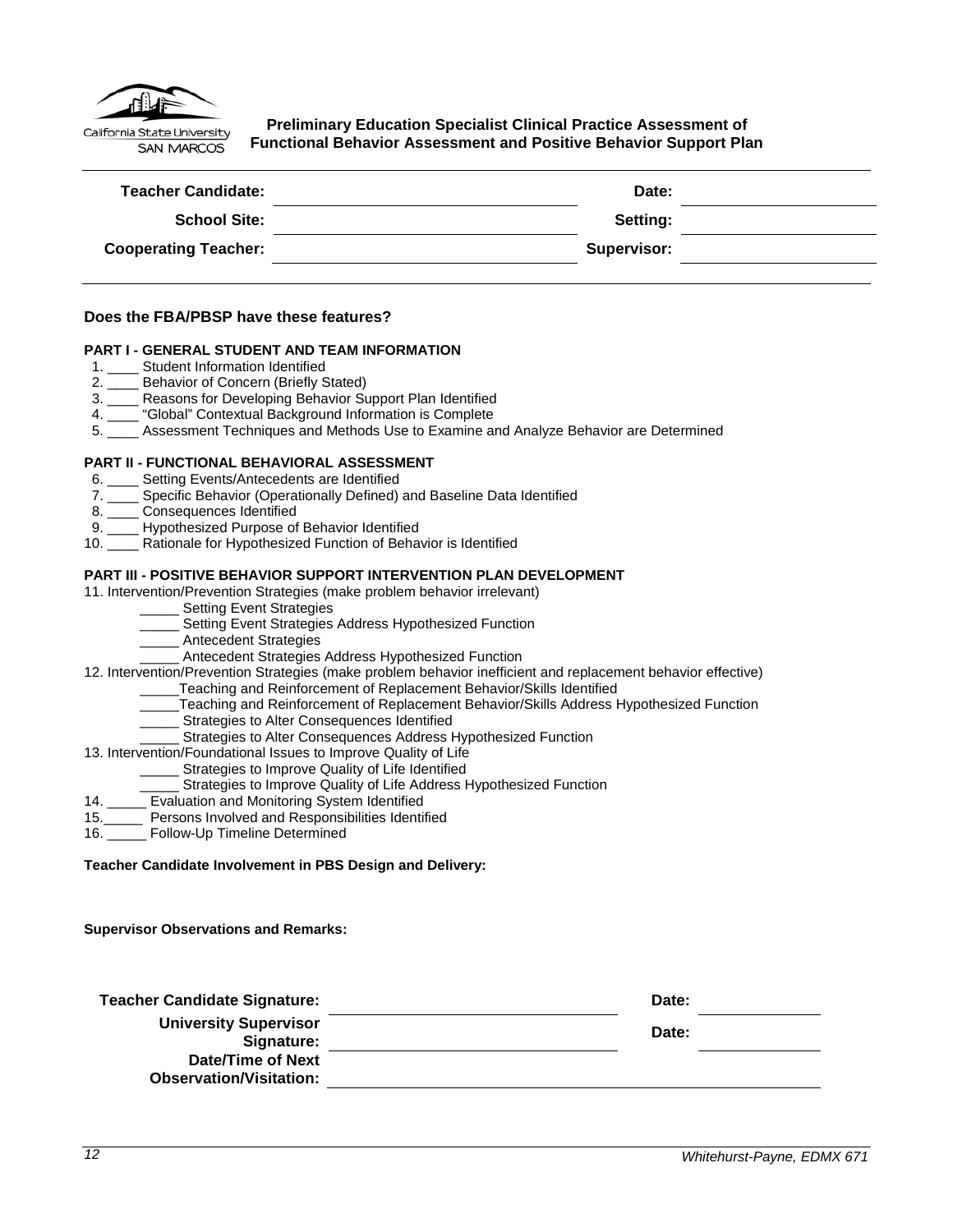### **Education Specialist Mild/Moderate Clinical Practice TPE and Co-Teaching Weekly Topical Conversations and Reflections**

<span id="page-12-0"></span>**Candidate: Cooperating Teacher (CT): University Supervisor (US):**

**TPE Instructions:** To ensure that both the candidate and the intern support provider have a clear and shared understanding of each TPE expectation and that they expressly discuss how each TPE could be demonstrated by the candidate in the clinical setting, the following timetable is recommended for examining and discussing TPE items on the *Education Specialist TPE Clinical Practice Assessment.* Please indicate the week and date of clinical practice that each set of TPEs is examined. Please pay particular attention to the noted TPE elements, which have been identified as highpriority topics for research, discussion, and application in clinical practice.

|                                                                                                                                                                                                                                                                                                             | Week/Date Examined<br><b>Suggested Week</b>      |
|-------------------------------------------------------------------------------------------------------------------------------------------------------------------------------------------------------------------------------------------------------------------------------------------------------------|--------------------------------------------------|
| TPE 1: Specific Pedagogical Skills for Subject Matter Instruction                                                                                                                                                                                                                                           | Week 1                                           |
| TPE 2: Monitoring Student Learning During Instruction                                                                                                                                                                                                                                                       | Week 1                                           |
| TPE 3: Interpretation and Use of Assessments                                                                                                                                                                                                                                                                | Week 2                                           |
| TPE 3.1 Know how to assess and identify students whose cultural, ethnic,                                                                                                                                                                                                                                    |                                                  |
| gender, or linguistic differences may be confused with a disability                                                                                                                                                                                                                                         |                                                  |
| TPE 4: Making Content Accessible                                                                                                                                                                                                                                                                            | Week <sub>2</sub>                                |
| TPE 5: Student Engagement                                                                                                                                                                                                                                                                                   | Week 2                                           |
| TPE 6: Developmentally Appropriate Teaching Practices                                                                                                                                                                                                                                                       | Week 3                                           |
| TPE 7: Teaching English Learners                                                                                                                                                                                                                                                                            | Week 3                                           |
| TPE 7.2 Using ELD principles/practices, has students express understanding in a variety of ways<br>and uses primary language resources (e.g., peers, books, students' primary language skills,<br>paraeducators) to develop academic language and comprehension and knowledge of core<br>curriculum content |                                                  |
| TPE 8: Learning about Students                                                                                                                                                                                                                                                                              | Week 3                                           |
| TPE 9: Instructional Planning                                                                                                                                                                                                                                                                               | Week 4                                           |
| TPE 9.3 Effectively trains, supervises, and/or uses paraeducators and other<br>personnel (e.g., related service providers, peer tutors) to help students achieve                                                                                                                                            |                                                  |
| goals                                                                                                                                                                                                                                                                                                       |                                                  |
| TPE 10: Instructional Time                                                                                                                                                                                                                                                                                  | Week 4                                           |
| <b>TPE 11: Social Environment</b>                                                                                                                                                                                                                                                                           | Week 4                                           |
| TPE 11.4 Knows how to develop and implement a Positive Behavior Support Plan,<br>an individual student contract, and participate in school-wide PBS processes                                                                                                                                               |                                                  |
| TPE 12: Professional, Legal, and Ethical Obligations                                                                                                                                                                                                                                                        | Week 5                                           |
| TPE 12.3 Knows and uses district guidelines to report suspected cases of child abuse, neglect, or sexual                                                                                                                                                                                                    |                                                  |
| harassment                                                                                                                                                                                                                                                                                                  |                                                  |
| <b>TPE 13: Professional Growth</b>                                                                                                                                                                                                                                                                          | Week 5                                           |
|                                                                                                                                                                                                                                                                                                             |                                                  |
| Weekly Reflection Instructions: Weekly, discuss with and e-mail your CT and US responses to the following:                                                                                                                                                                                                  |                                                  |
|                                                                                                                                                                                                                                                                                                             |                                                  |
| 1.<br>An affirming or "aha" moment in my teaching this week was                                                                                                                                                                                                                                             |                                                  |
| Based upon the learning and responses of students, what I am most proud of this week is                                                                                                                                                                                                                     |                                                  |
|                                                                                                                                                                                                                                                                                                             |                                                  |
| 2.<br>My biggest challenge this week was                                                                                                                                                                                                                                                                    |                                                  |
| Based upon the learning and responses of students, if I could repeat this week, what I would I do differently is                                                                                                                                                                                            |                                                  |
| Co-teaching approaches my CT (and others, such as paraeducator) and I used this week were:<br>3.                                                                                                                                                                                                            |                                                  |
| <b>Supportive</b><br>l led                                                                                                                                                                                                                                                                                  | CT led                                           |
| ___I led planning<br><b>Parallel</b>                                                                                                                                                                                                                                                                        | ___We jointly planned ___My CT planned           |
| ___I led, my CT complemented ____ My CT led, I complemented<br>Complementary                                                                                                                                                                                                                                |                                                  |
| Guided by CT<br>Team                                                                                                                                                                                                                                                                                        | We jointly planned & delivered instruction       |
|                                                                                                                                                                                                                                                                                                             |                                                  |
| <b>Notes to Self:</b>                                                                                                                                                                                                                                                                                       |                                                  |
| Help I would like<br>4. A question I have                                                                                                                                                                                                                                                                   | A requested focus of the next observation<br>is: |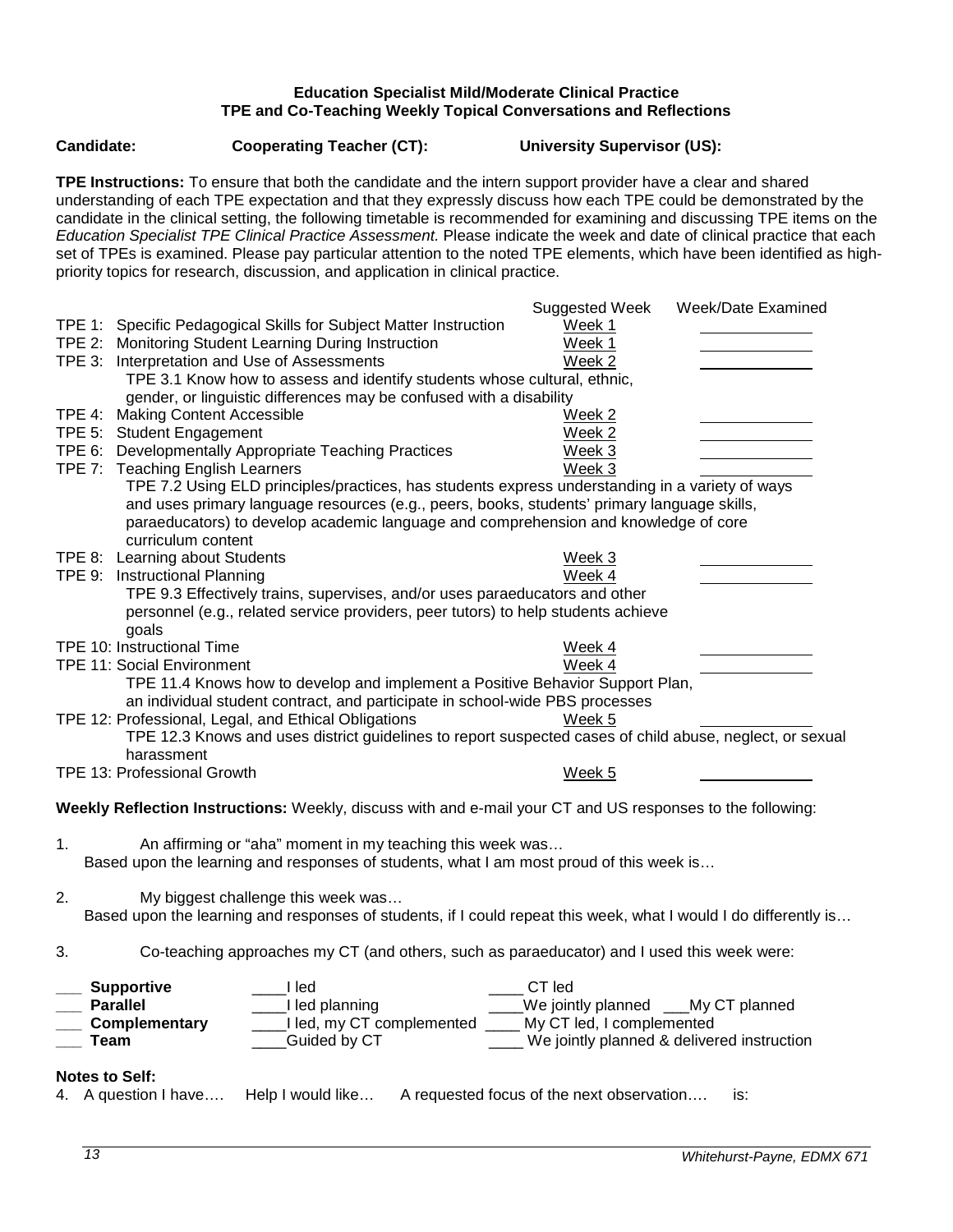### **What Does Co-Teaching Look Like? The Four Approaches**

<span id="page-13-0"></span>Co-teaching has many faces. Teachers experienced in teaching in diverse classrooms report using four approaches to co-teaching – supportive, parallel, complementary, and team.

### **SUPPORTIVE**

Supportive co-teaching is when one teacher takes the lead instructional role and the other(s) rotates among the students providing support. The co-teacher(s) taking the supportive role watches and listens as students work together, stepping in to provide one-to-one tutorial assistance when necessary while the other co-teacher continues to direct the lesson. Teachers new to co-teaching or who are short of planning time often begin with this approach.

### **PARALLEL**

Parallel co-teaching is when two or more people work with different groups of students in different sections of the classroom. Co-teachers may rotate among the groups; and, sometimes there may be one group of students that works without a co-teacher for at least part of the time. Teachers new to co-teaching often begin with this approach. Key to parallel co-teaching is that each co-teacher eventually works with every student in the class.

### **COMPLEMENTARY**

Complementary co-teaching is when co-teachers do something to enhance the instruction provided by the other co-teacher(s). For example one co-teacher might paraphrase the other co-teacher's statements or model notetaking skills on a transparency. Sometimes, one of the complementary co-teaching partners pre-teaches the small group social skill roles required for successful cooperative group learning and then monitors as students practice the roles during the lesson taught by the other co-teacher. As co-teachers gain in confidence and acquire knowledge and skills from one another, complementary co-teaching becomes a preferred approach.

### **TEAM**

Team co-teaching is when two or more people do what the traditional teacher has always done – plan, teach, assess, and assume responsibility for all of the students in the classroom. Team co-teachers share leadership and responsibility in planning. When instruction, they simultaneously deliver lessons and are comfortable alternately taking the lead and being in the support or complementary role. Team co-teachers share lessons in ways that allow students to experience each teacher's expertise. For example, for a lesson on inventions in science, one co-teacher with interests is history might guide students to examine the impact of inventions on *society* at the time. The other, whose strengths are with the mechanisms involved, might explain and guide students in learning *how* the inventions work.

REMEMBER: The test of any successful co-teaching partnership is that the students view each teacher as equally knowledgeable and credible.

FROM: Villa, Thousand, & Nevin (2013). A *guide to co-teaching: New lessons and strategies to facilitate student learning (3rd ed.)* Thousand Oaks, CA: Corwin Press.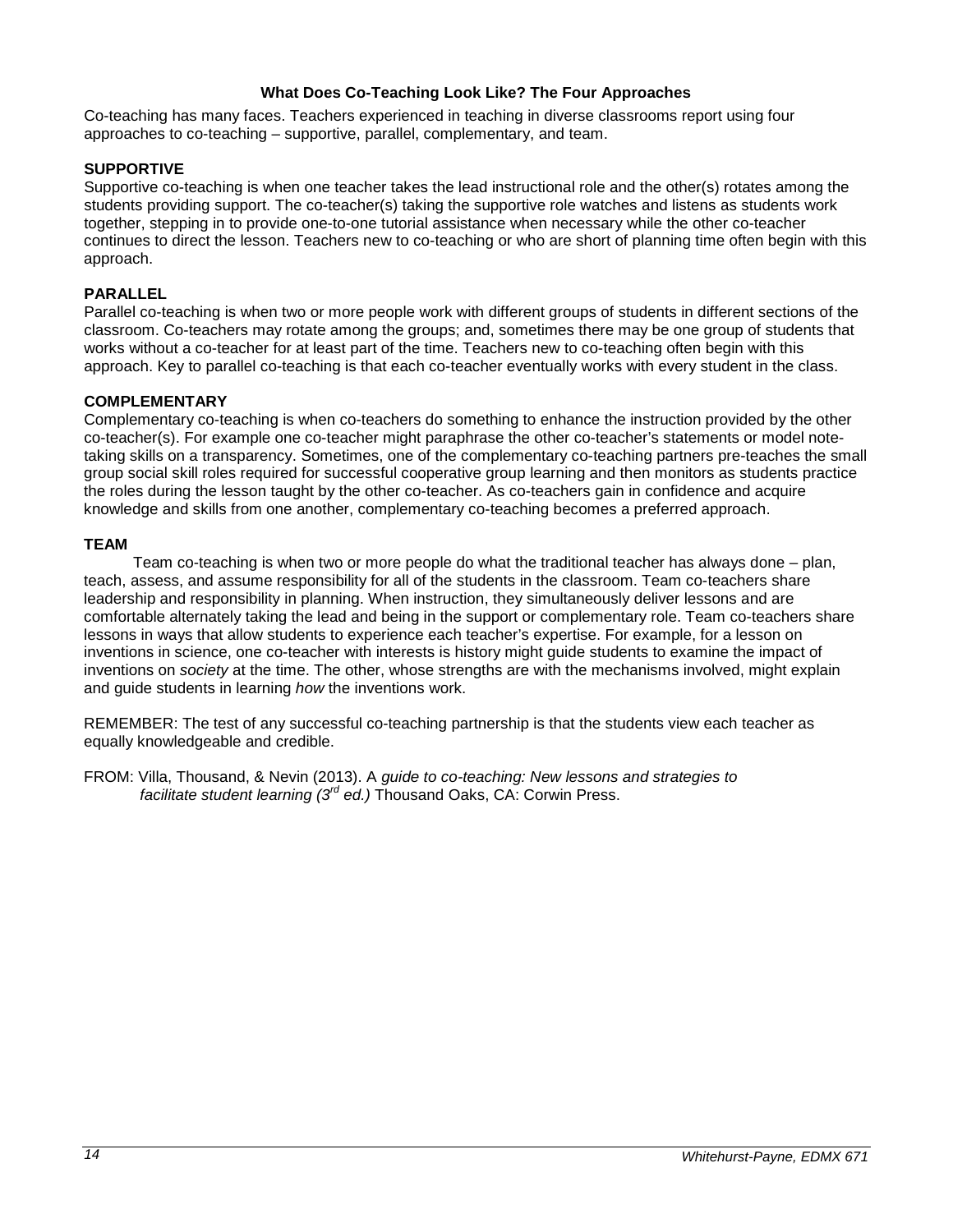## <span id="page-14-0"></span>**V. PROFESSIONAL AND ADMINISTRATIVE REQUIREMENTS**

- 1. "Person-first" language (e.g., "Student with Down Syndrome" rather than "Down Syndrome student") must be used throughout all written and oral assignments and discussions.
- 2. Word process all written plans for treatment and assessment. Keep an electronic copy of all of your work. You will want these for your records and for potential future use as professional portfolio entries.
- 3. Complete and submit all clinical experience documentation on the due dates for full credit. If you have extraordinary circumstances that impact timely submission, inform the university supervisor. Any time that you have questions or concerns, please contact the university supervisor immediately.
- 4. Profession behavior is expected at all school and community sites with educational and program personnel, students, families, and supervisory personnel.
- 5. Academic Honesty Policy and Plagiarism. Students are expected to adhere to standards of academic honesty and integrity, as outlined in the Student Academic Honesty Policy. All assignments must be original work, clear and error-free. All ideas/material that are borrowed from other sources must have appropriate references to the original sources. Any quoted material should give credit to the source and be punctuated accordingly. The instructor reserves the right to discipline any student for academic dishonesty, in accordance with the general rules and regulations of the university. Disciplinary action may include the lowering of a grade, a failing grade for the assignment or the class as a whole, or dismissal from the program or university.

# <span id="page-14-1"></span>**VI. GRADING SCALE**

### **Credit/No Credit**

<span id="page-14-2"></span>The candidate's university supervisor, in collaboration with the cooperating teacher, prepares a Clinical Practice Summary report and completes the *ES TPE Clinical Practice* assessment based upon observations and clinical practice cooperating teacher feedback. The rubric on pages 10 and 11 of this syllabus provide guidance for assigning a performance score on the clinical practice assessment document. These Clinical Practice Summary report and *ES TPE Clinical Practice* are presented to the teacher candidate at the exit meeting and all participants sign the documents. These documents serve as official verification of successful completion of Clinical Practice and are required for the University to recommend a candidate for a credential at the end of the program.

- 1. A grade of CREDIT (CR) or NO CREDIT (NC) is assigned for clinical practice experiences by the university supervisor. If a credential candidate has not successfully met the Education Specialist Teacher Performance Expectations at an appropriate level, the candidate may be required to extend or repeat the experience.
- 2. If a candidate is unsuccessful in a clinical practice experience, a grade of NO CREDIT will be given. Granting of an additional opportunity for clinical practice will be made based on the circumstances under which the original NO CREDIT was given.
- 3. Should a candidate be in the potential situation of receiving NO CREDIT for clinical practice, the university supervisor and cooperating teacher must complete a Statement of Concern (SOC) as soon as possible and provide copies to the Program Coordinator. The documentation in the SOC, the action plan, and the follow up steps to the plan are key documents that are used to verify inadequate performance in clinical practice, if the action plan is not achieved.
- 4. Should a second clinical practice experience be recommended, the candidate must re-register for the clinical practice course prior to the new placement being made.

### **Conditions for Removal from School Site**

<span id="page-14-3"></span>A candidate will be removed from the school site and a Statement of Concern documenting the situation will be written immediately if a candidate:

- 1. endangers students or others;
- 2. violates recognized codes of conduct, e.g. CSUSM Student Code of Conduct, CSUSM Academic Honesty Policy NEA Code of Ethics, CA Education Code Section 44932; and/or
- 3. is dismissed from the classroom or school site by the cooperating professional or site or district administrator.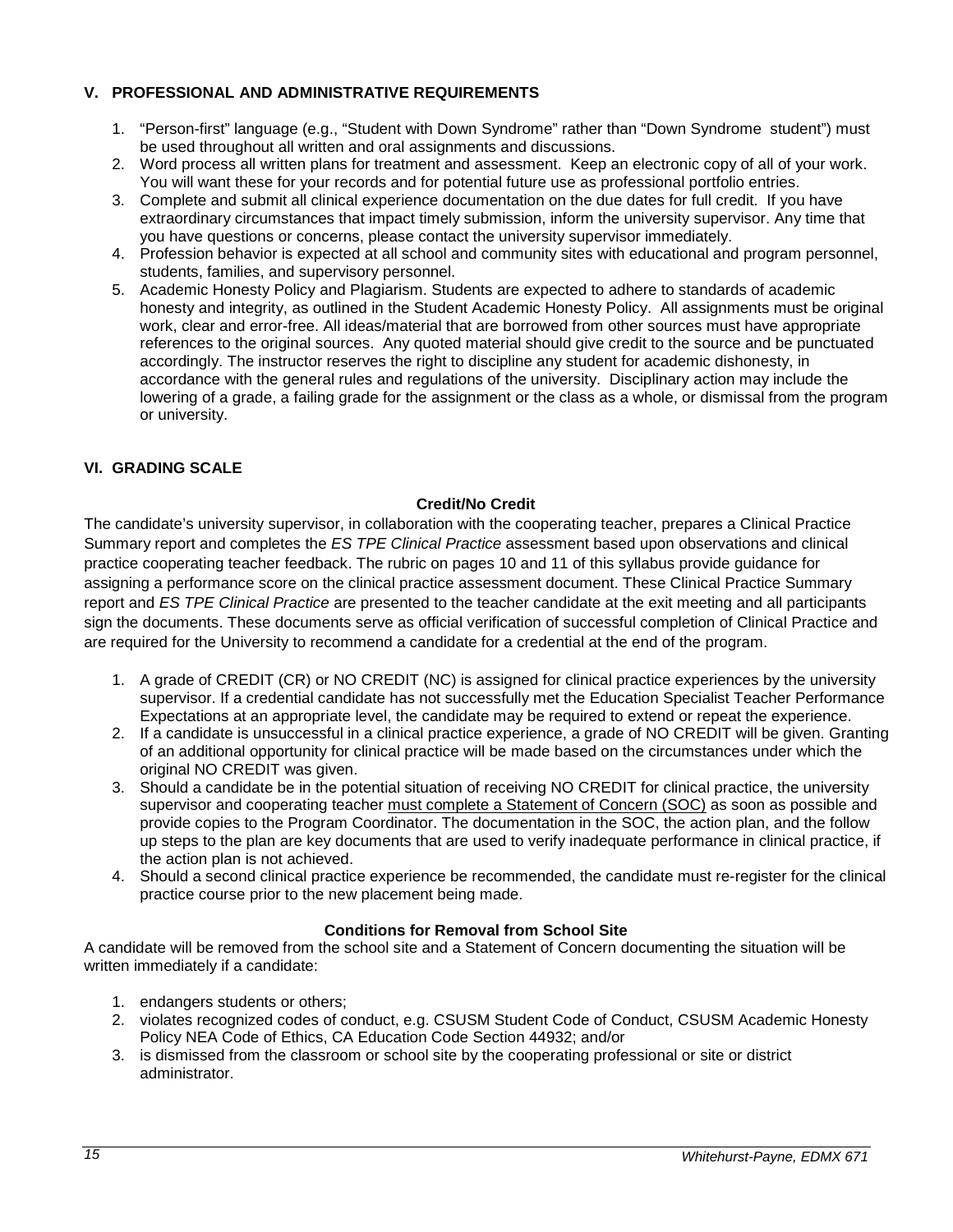The following rubric describes the timeframe, conditions, and expected evaluated behaviors and artifacts for each of the 4 performance levels on the CSUSM Mild/Moderate ES TPE Clinical Practice Assessment instrument. It clarifies the performance standard or criteria represented by the Does Not Meet (1), Approaching (2), Meets (3), and Exceptional (4) clinical rating for a TPE element on the 4-point rating scale. The University Supervisor and Cooperating Teacher can independently use this rubric and then confer as to the appropriate rating on a TPE element for a candidate they both are mentoring. A candidate must earn at least a Meets (3) score on each TPE element to get credit for the element in clinical practice.

| Does Not Meet (1)                                                                                                                                                                                                                                                                                                                                                                                                                                                                                                                                                                                                                                                                  | Approaching (2)                                                                                                                                                                                                                                                                                                                                                                                                                                                                                                                                                                                                                                           | Meets $(3)$                                                                                                                                                                                                                                                                                                                                                                                                                                                                                                                                                                                                                                                                            | Exceptional (4)                                                                                                                                                                                                                                                                                                                                                                                                                                                                                                                                                                                                                                                                       |
|------------------------------------------------------------------------------------------------------------------------------------------------------------------------------------------------------------------------------------------------------------------------------------------------------------------------------------------------------------------------------------------------------------------------------------------------------------------------------------------------------------------------------------------------------------------------------------------------------------------------------------------------------------------------------------|-----------------------------------------------------------------------------------------------------------------------------------------------------------------------------------------------------------------------------------------------------------------------------------------------------------------------------------------------------------------------------------------------------------------------------------------------------------------------------------------------------------------------------------------------------------------------------------------------------------------------------------------------------------|----------------------------------------------------------------------------------------------------------------------------------------------------------------------------------------------------------------------------------------------------------------------------------------------------------------------------------------------------------------------------------------------------------------------------------------------------------------------------------------------------------------------------------------------------------------------------------------------------------------------------------------------------------------------------------------|---------------------------------------------------------------------------------------------------------------------------------------------------------------------------------------------------------------------------------------------------------------------------------------------------------------------------------------------------------------------------------------------------------------------------------------------------------------------------------------------------------------------------------------------------------------------------------------------------------------------------------------------------------------------------------------|
| (the standard)                                                                                                                                                                                                                                                                                                                                                                                                                                                                                                                                                                                                                                                                     | (meeting the standard)                                                                                                                                                                                                                                                                                                                                                                                                                                                                                                                                                                                                                                    | (the standard)                                                                                                                                                                                                                                                                                                                                                                                                                                                                                                                                                                                                                                                                         | Performs the standard as                                                                                                                                                                                                                                                                                                                                                                                                                                                                                                                                                                                                                                                              |
| Requires significant more                                                                                                                                                                                                                                                                                                                                                                                                                                                                                                                                                                                                                                                          | Understands but requires                                                                                                                                                                                                                                                                                                                                                                                                                                                                                                                                                                                                                                  | Meets the standard as stated                                                                                                                                                                                                                                                                                                                                                                                                                                                                                                                                                                                                                                                           | stated in the ES TPE at an                                                                                                                                                                                                                                                                                                                                                                                                                                                                                                                                                                                                                                                            |
| understanding, instruction,                                                                                                                                                                                                                                                                                                                                                                                                                                                                                                                                                                                                                                                        | additional coaching or                                                                                                                                                                                                                                                                                                                                                                                                                                                                                                                                                                                                                                    | in the ES TPE at the level of                                                                                                                                                                                                                                                                                                                                                                                                                                                                                                                                                                                                                                                          | exceptional level, well                                                                                                                                                                                                                                                                                                                                                                                                                                                                                                                                                                                                                                                               |
| and/or experience                                                                                                                                                                                                                                                                                                                                                                                                                                                                                                                                                                                                                                                                  | clarification                                                                                                                                                                                                                                                                                                                                                                                                                                                                                                                                                                                                                                             | a novice teacher                                                                                                                                                                                                                                                                                                                                                                                                                                                                                                                                                                                                                                                                       | beyond novice                                                                                                                                                                                                                                                                                                                                                                                                                                                                                                                                                                                                                                                                         |
| Given the timeframe of the<br>clinical practice experience<br>(i.e., 50 days for<br>Mild/Moderate clinical<br>practice and 20 days for<br>Moderate/Severe clinical<br>practice) and the modeling,<br>quided practice, and<br>coaching provided by the<br>Cooperating Teacher (Intern<br>Support Provider) and<br>University Supervisor, either<br>or both the University<br>Supervisor and/or<br>Cooperating Teacher's<br>assess via their<br>observations and/or<br>examination of the artifacts<br>(e.g., assessment report,<br>observation report, lesson<br>plans) provided by the<br>candidate for the given TPE<br>element leads to the<br>conclusion that the<br>candidate: | Given the timeframe of the<br>clinical practice experience<br>(i.e., 50 days for<br>Mild/Moderate clinical<br>practice and 20 days for<br>Moderate/Severe clinical<br>practice) and the modeling,<br>quided practice, and<br>coaching provided by the<br>Cooperating Teacher (Intern<br>Support Provider) and<br>University Supervisor, either<br>or both the University<br>Supervisor and/or<br><b>Cooperating Teacher</b><br>assess via their<br>observations and/or<br>examination of the artifacts<br>(e.g., assessment report,<br>observation report, lesson<br>plans) provided by the<br>candidate for the given TPE<br>element that the candidate: | Given the timeframe of the<br>clinical practice experience<br>(i.e., 50 days for<br>Mild/Moderate clinical<br>practice and 20 days for<br>Moderate/Severe clinical<br>practice) and the modeling,<br>quided practice, and coaching<br>provided by the Cooperating<br><b>Teacher (Intern Support)</b><br>Provider) and University<br>Supervisor, both the<br>University Supervisor and<br>Cooperating Teacher assess<br>via their observations and<br>examination of the artifacts<br>(e.g., assessment report,<br>observation report, lesson<br>plans) provided by the<br>candidate for the given TPE<br>element that there is<br>adequate evidence to<br>conclude that the candidate: | Given the timeframe of the<br>clinical practice experience<br>(i.e., 50 days for<br>Mild/Moderate clinical<br>practice and 20 days for<br>Moderate/Severe clinical<br>practice) and the modeling,<br>quided practice, and<br>coaching provided by the<br>Cooperating Teacher (Intern<br>Support Provider) and<br>University Supervisor, both<br>the University Supervisor<br>and Cooperating Teacher<br>assess via their<br>observations and<br>examination of the artifacts<br>(e.g., assessment report,<br>observation report, lesson<br>plans) provided by the<br>candidate for the given TPE<br>element that there is <b>ample</b><br>evidence to conclude that<br>the candidate: |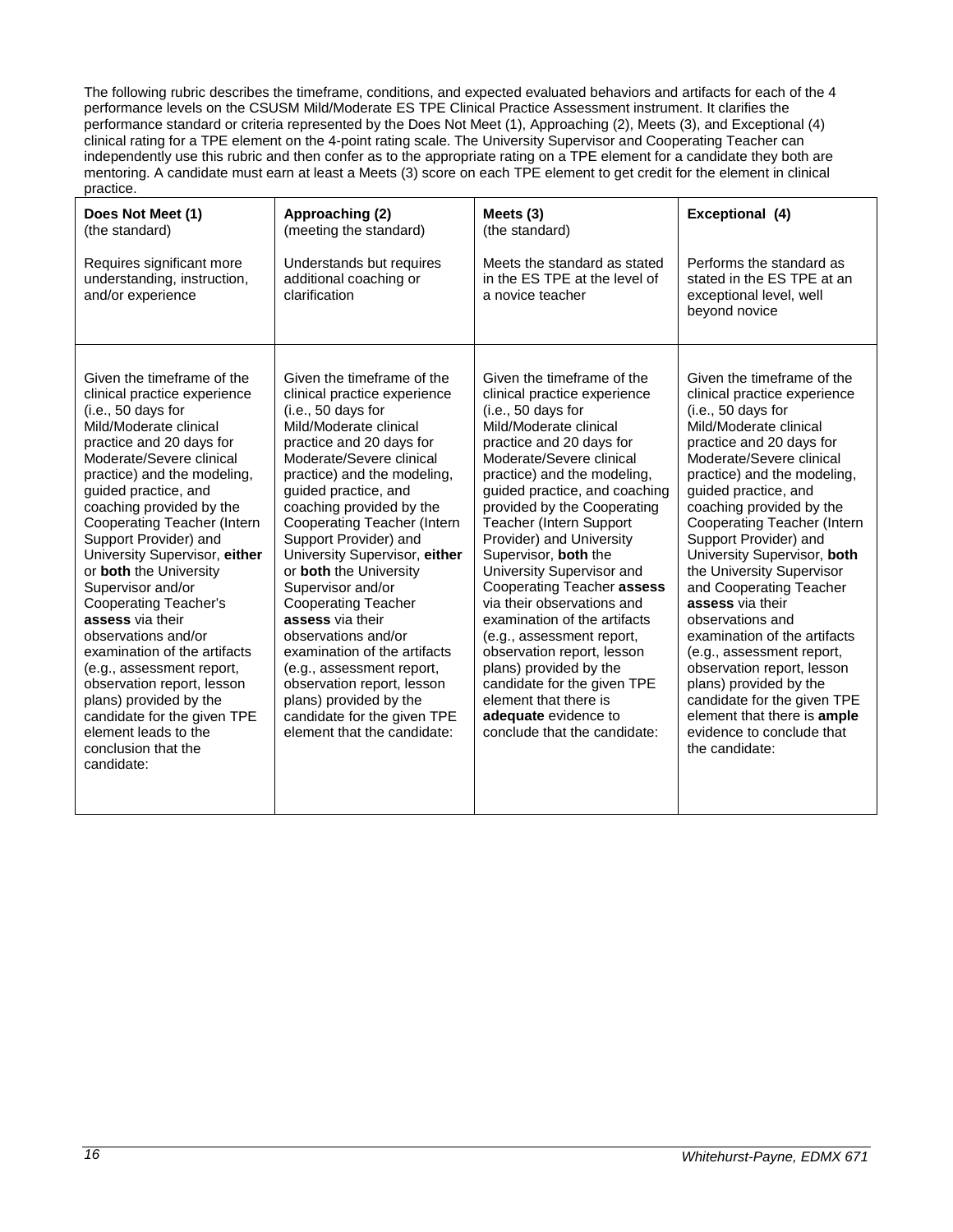| Does Not Meet (1)<br>(the standard)                                                                                                                                                                                                                                                                                                                                                                                                                                                                                                                                                                                                                                                                                                                                                                                                                             | Approaching (2)<br>(meeting the standard)                                                                                                                                                                                                                                                                                                                                                                                                                                                                                                                                                                                                                                                                                                                                                                             | Meets (3)<br>(the standard)                                                                                                                                                                                                                                                                                                                                                                                                                                                                                                                                                                                                                                                                             | Exceptional (4)                                                                                                                                                                                                                                                                                                                                                                                                                                                                                                                                                                                                                                                                                                                                   |
|-----------------------------------------------------------------------------------------------------------------------------------------------------------------------------------------------------------------------------------------------------------------------------------------------------------------------------------------------------------------------------------------------------------------------------------------------------------------------------------------------------------------------------------------------------------------------------------------------------------------------------------------------------------------------------------------------------------------------------------------------------------------------------------------------------------------------------------------------------------------|-----------------------------------------------------------------------------------------------------------------------------------------------------------------------------------------------------------------------------------------------------------------------------------------------------------------------------------------------------------------------------------------------------------------------------------------------------------------------------------------------------------------------------------------------------------------------------------------------------------------------------------------------------------------------------------------------------------------------------------------------------------------------------------------------------------------------|---------------------------------------------------------------------------------------------------------------------------------------------------------------------------------------------------------------------------------------------------------------------------------------------------------------------------------------------------------------------------------------------------------------------------------------------------------------------------------------------------------------------------------------------------------------------------------------------------------------------------------------------------------------------------------------------------------|---------------------------------------------------------------------------------------------------------------------------------------------------------------------------------------------------------------------------------------------------------------------------------------------------------------------------------------------------------------------------------------------------------------------------------------------------------------------------------------------------------------------------------------------------------------------------------------------------------------------------------------------------------------------------------------------------------------------------------------------------|
| Requires significant more<br>understanding, instruction,<br>and/or experience                                                                                                                                                                                                                                                                                                                                                                                                                                                                                                                                                                                                                                                                                                                                                                                   | Understands but requires<br>additional coaching or<br>clarification                                                                                                                                                                                                                                                                                                                                                                                                                                                                                                                                                                                                                                                                                                                                                   | Meets the standard as stated<br>in the ES TPE at the level of<br>a novice teacher                                                                                                                                                                                                                                                                                                                                                                                                                                                                                                                                                                                                                       | Performs the standard as<br>stated in the ES TPE at an<br>exceptional level, well<br>beyond novice                                                                                                                                                                                                                                                                                                                                                                                                                                                                                                                                                                                                                                                |
| 1)<br>has demonstrates the<br>knowledge and/or<br>practice articulated in<br>the TPE element<br>criterion with little<br>frequency and will<br>require extensive<br>modeling, coaching,<br>instruction, and clinical<br>experience to potentially<br>achieve the criterion<br>performance<br>has provided few or no<br>2)<br>evidences that are<br>assessed as (a) relevant<br>examples, (b)<br>appropriate to the<br>content of the TPE<br>element, or (c) adequate<br>to demonstrate the<br>criterion as stated in the<br><b>TPE</b> element<br>3)<br>even when provided<br>with prompting and<br>direct questioning, has<br>difficulty identifying ways<br>in which the provided<br>artifact(s) and/or his/her<br>assessment, instruction,<br>decision-making, and<br>collaborative behaviors<br>illustrate performance of<br>the TPE element's<br>criterion | 1) has demonstrated, but<br>not yet consistently,<br>the knowledge and/or<br>practice articulated in the<br>TPE element criterion<br>and requires and will<br>benefit from further<br>modeling, coaching,<br>and/or clarification to<br>achieve the criterion<br>performance<br>2) has provided some, but<br>not yet sufficient,<br>evidences that are (a)<br>relevant examples, (b)<br>appropriate to the<br>content of the TPE<br>element, and (c)<br>adequate to demonstrate<br>the criterion as stated in<br>the TPE element<br>3) requires some<br>prompting, when asked<br>to describe and explain<br>ways in which the<br>provided artifact(s)<br>and/or his/her<br>assessment, instruction,<br>decision-making, and<br>collaborative behaviors<br>illustrate performance of<br>the TPE element's<br>criterion | 1)<br>has consistently<br>demonstrated the<br>knowledge and/or<br>practice articulated in the<br>TPE element criterion<br>with minimal need for<br>further modeling,<br>coaching or clarification<br>2)<br>has provided evidences<br>that are (a) relevant<br>examples, (b)<br>appropriate to the<br>content of the TPE<br>element, and (c)<br>adequate to demonstrate<br>the criterion as stated in<br>the TPE element<br>3)<br>can describe and<br>explain, with little to no<br>prompting, ways in<br>which the provided<br>artifact(s) and/or his/her<br>assessment, instruction,<br>decision-making, and<br>collaborative behaviors<br>illustrate performance of<br>the TPE element's<br>criterion | has consistently<br>1)<br>demonstrated the<br>knowledge and/or<br>practice articulated in<br>the TPE element<br>criterion without need for<br>further modeling,<br>coaching or clarification<br>has provided multiple<br>2)<br>evidences that are<br>clearly (a) relevant<br>examples, (b)<br>appropriate to the<br>content of the TPE<br>element, and (c)<br>adequate to<br>demonstrate the<br>criterion as stated in the<br><b>TPE</b> element<br>3)<br>can independently<br>(without prompting)<br>describe and explain in<br>detail ways in which the<br>provided artifact(s)<br>and/or his/her<br>assessment, instruction,<br>decision-making, and<br>collaborative behaviors<br>illustrate performance of<br>the TPE element's<br>criterion |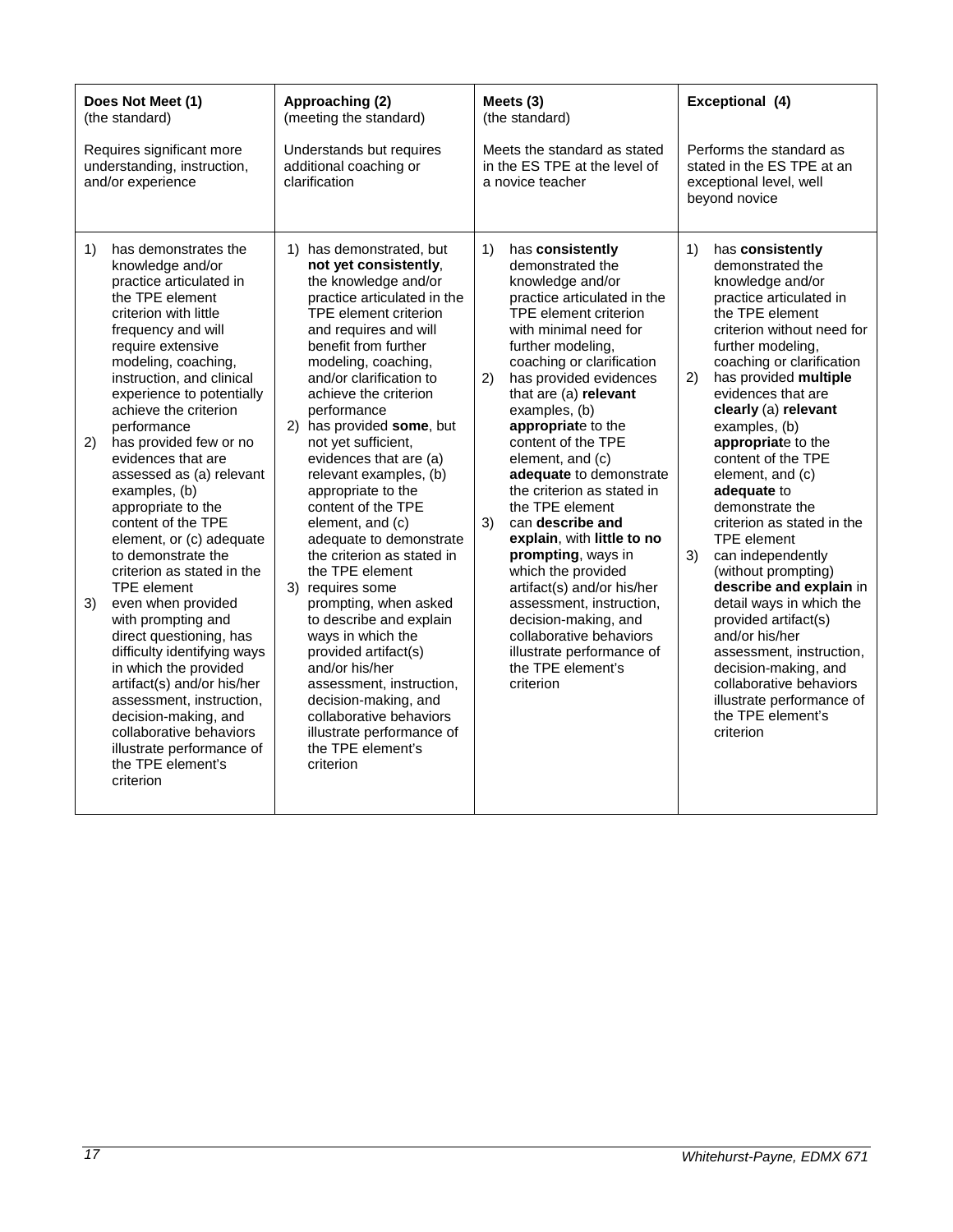### <span id="page-17-0"></span>**VII. COURSE FEATURES**

### **Authorization to Teach English Learners**

<span id="page-17-1"></span>This credential program has been specifically designed to prepare teachers for the diversity of languages often encountered in California public school classrooms. The authorization to teach English learners is met through the infusion of content and experiences within the credential program, as well as additional coursework. Students successfully completing this program receive a credential with authorization to teach English learners.

### **Students with Disabilities Requiring Reasonable Accommodations**

<span id="page-17-2"></span>Candidates with disabilities who require reasonable accommodations must be approved for services by providing appropriate and recent documentation to the Office of Disable Student Services (DSS). This office is located in Craven Hall 4300, and can be contacted by phone at (760) 750-4905, or TTY (760) 750-4909. Candidates authorized by DSS to receive reasonable accommodations should meet with their instructor during office hours or, in order to ensure confidentiality, in a more private setting.

### **Academic Writing Requirement**

<span id="page-17-3"></span>This course ensures that the university's minimum 2,500-word per course writing requirement is met through the course assignments, reflections, and postings for Education Specialist standard.

#### **CSUSM Academic Honesty Policy**

<span id="page-17-4"></span>"Students will be expected to adhere to standards of academic honesty and integrity, as outlined in the Student Academic Honesty Policy. All written work and oral presentation assignments must be original work. All ideas/materials that are borrowed from other sources must have appropriate references to the original sources. Any quoted material should give credit to the source and be punctuated with quotation marks.

Students are responsible for honest completion of their work including examinations. There will be no tolerance for infractions. If you believe there has been an infraction by someone in the class, please bring it to the instructor's attention. The instructor reserves the right to discipline any student for academic dishonesty in accordance with the general rules and regulations of the university. Disciplinary action may include the lowering of grades and/or the assignment of a failing grade for an exam, assignment, or the class as a whole."

Incidents of Academic Dishonesty will be reported to the Dean of Students. Sanctions at the University level may include suspension or expulsion from the University.

### <span id="page-17-5"></span>**Plagiarism:**

As an educator, it is expected that each candidate will do his/her own work, and contribute equally to group projects and processes. Plagiarism or cheating is unacceptable under any circumstances. If you are in doubt about whether your work is paraphrased or plagiarized see the Plagiarism Prevention for Students website [http://library.csusm.edu/plagiarism/index.html.](http://library.csusm.edu/plagiarism/index.html) If there are questions about academic honesty, please consult the University catalog.

### **School of Education Attendance Policy – Clinical Practice**

<span id="page-17-6"></span>Due to the dynamic and interactive nature of courses in the School of Education, all candidates are expected to attend all classes and participate actively. At a minimum, candidates must attend more than 80% of class time, or s/he may not receive a passing grade for the course at the discretion of the instructor. Individual instructors may adopt more stringent attendance requirements. Should the candidate have extenuating circumstances, s/he should contact the instructor as soon as possible. *(Adopted by the COE Governance Community, December, 1997).*

This course: All teacher candidates are expected to be present at their assigned school site as scheduled by program requirements and the specific school site calendar and teaching contract. Should the teacher candidate have extenuating circumstances, s/he should contact the University Supervisor and Program Coordinator as soon as possible.